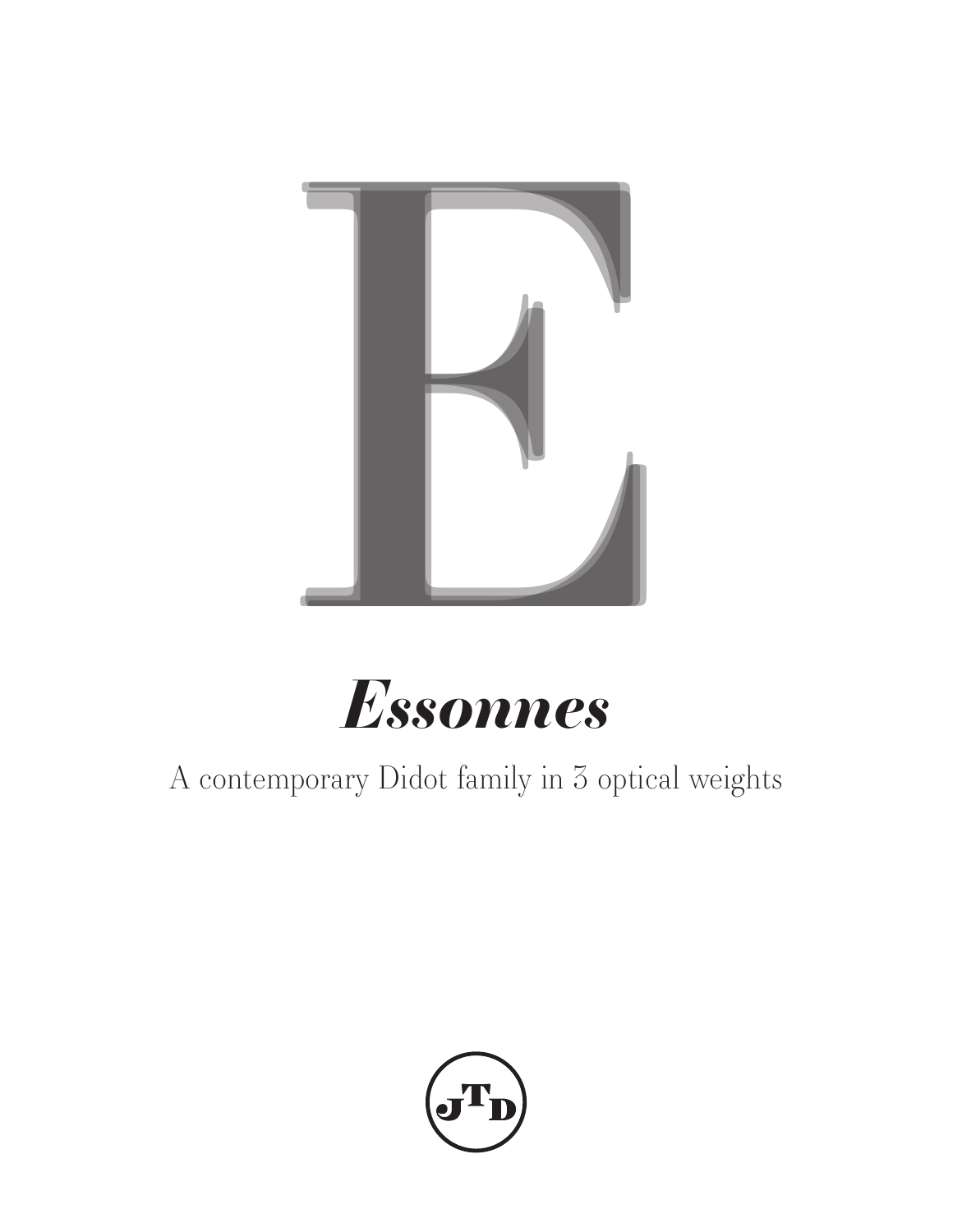# SECESSIONS *are now in session Grewgious & Ebenezer? 25 or 6 to 4* D (IONTT

Tableau de L'Empire Ottoman **NEWS @ 12:00** *Where Eagles Dare GOD BOWS TO MATH* **10,000 kola nuts** Henry Pelham *adventures of a gentleman* Straight Strychnine *Ain't no jaguar thunderbird* **New York's alright** *if you like saxophones*

FRANÇOIS DIDOT Pyramides Egypiennes *Bauernfeindstraße TÖLLÖTTÄJÄLTÄ* **Sunday Sunday** *Cranberrys* Social Median *He says it is impossible*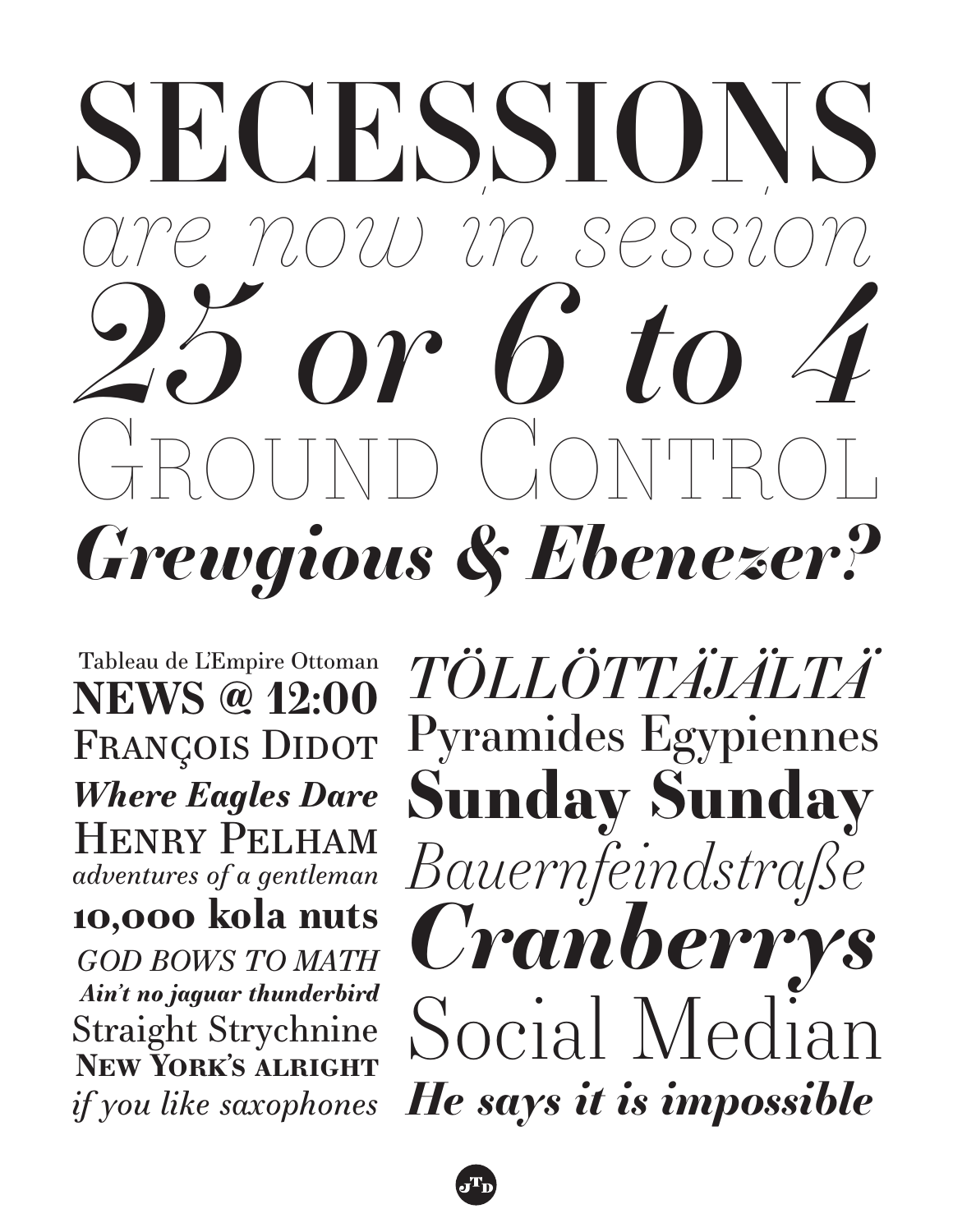# *Essonnes Headline*

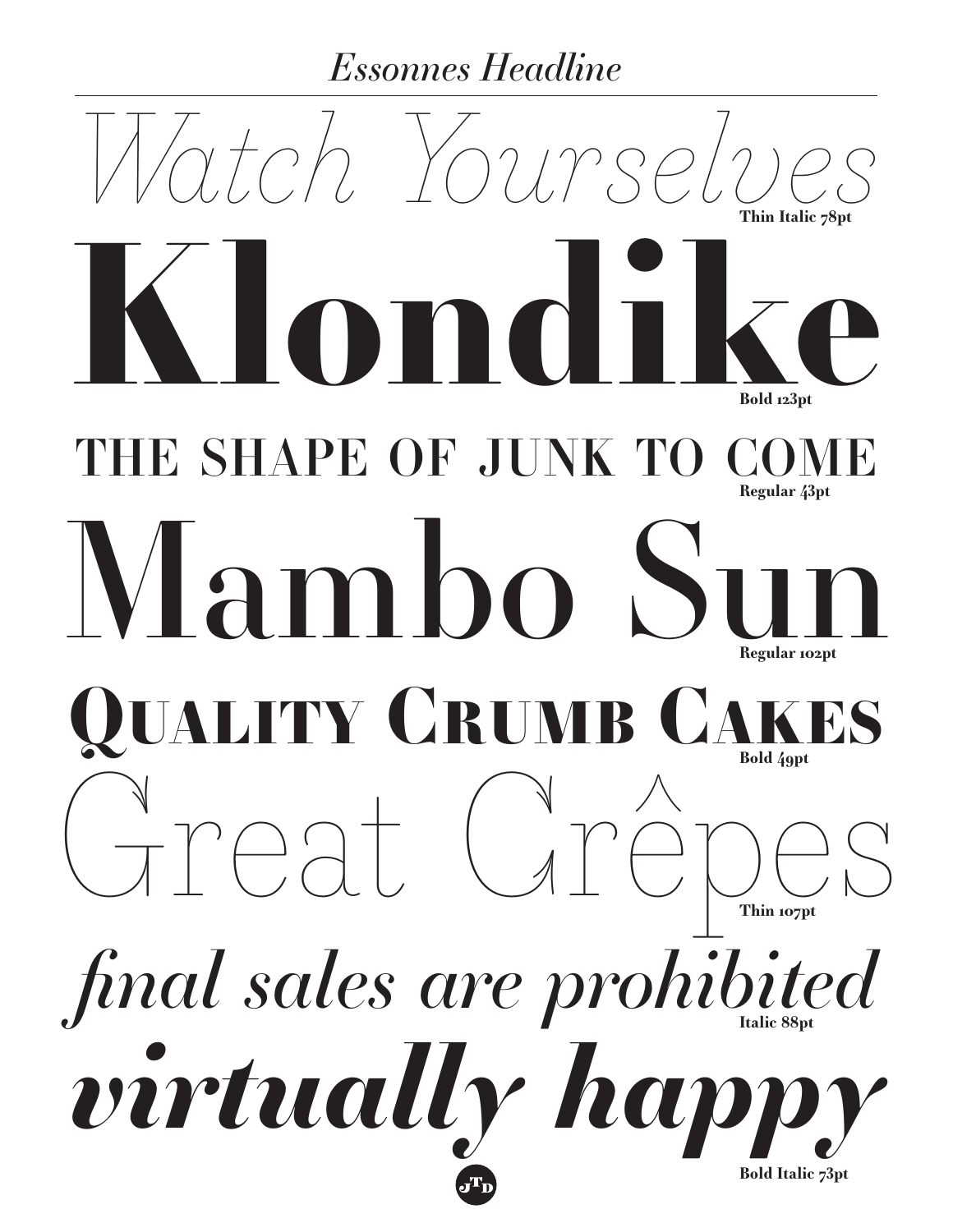*Essonnes Display*

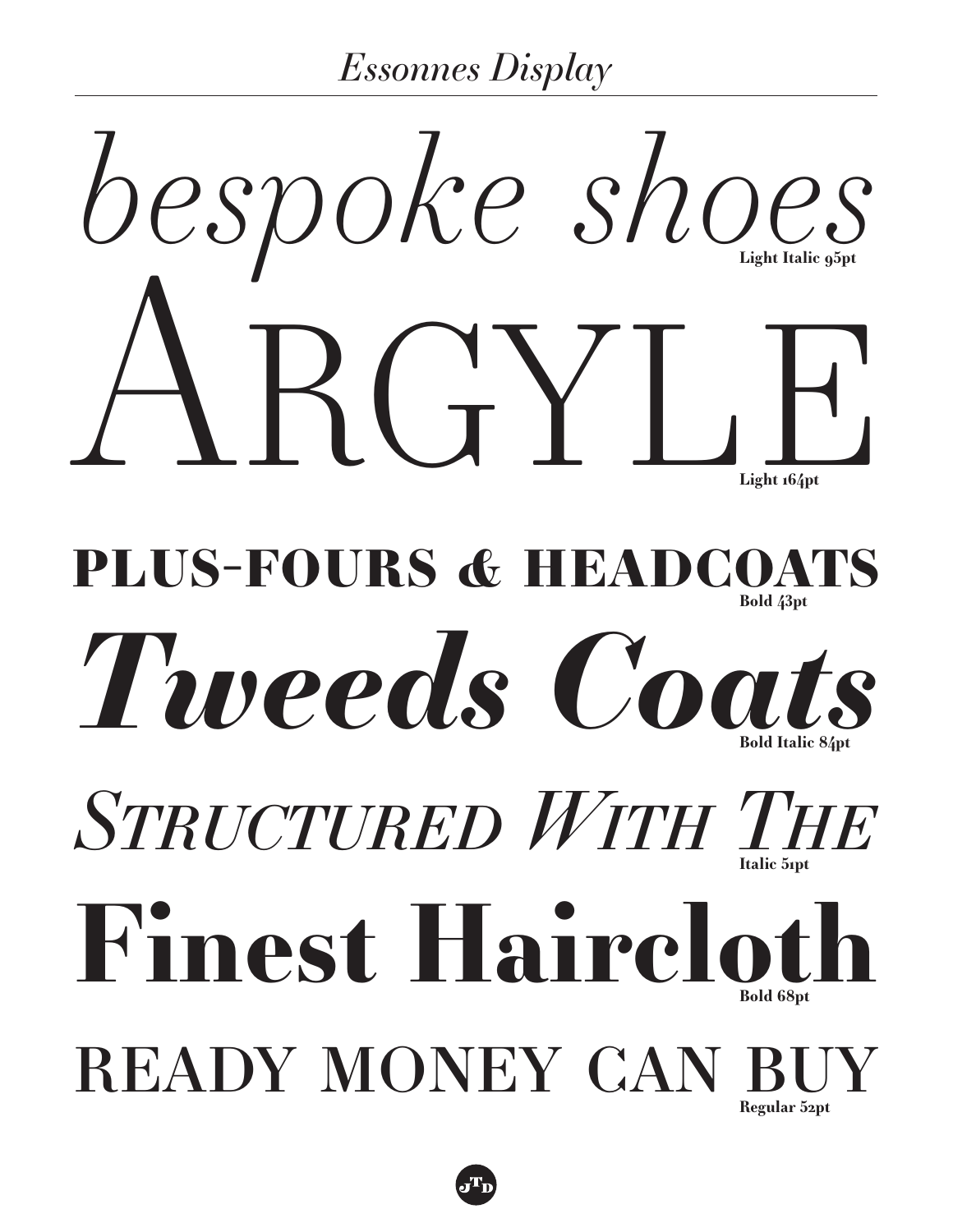*Essonnes Text*

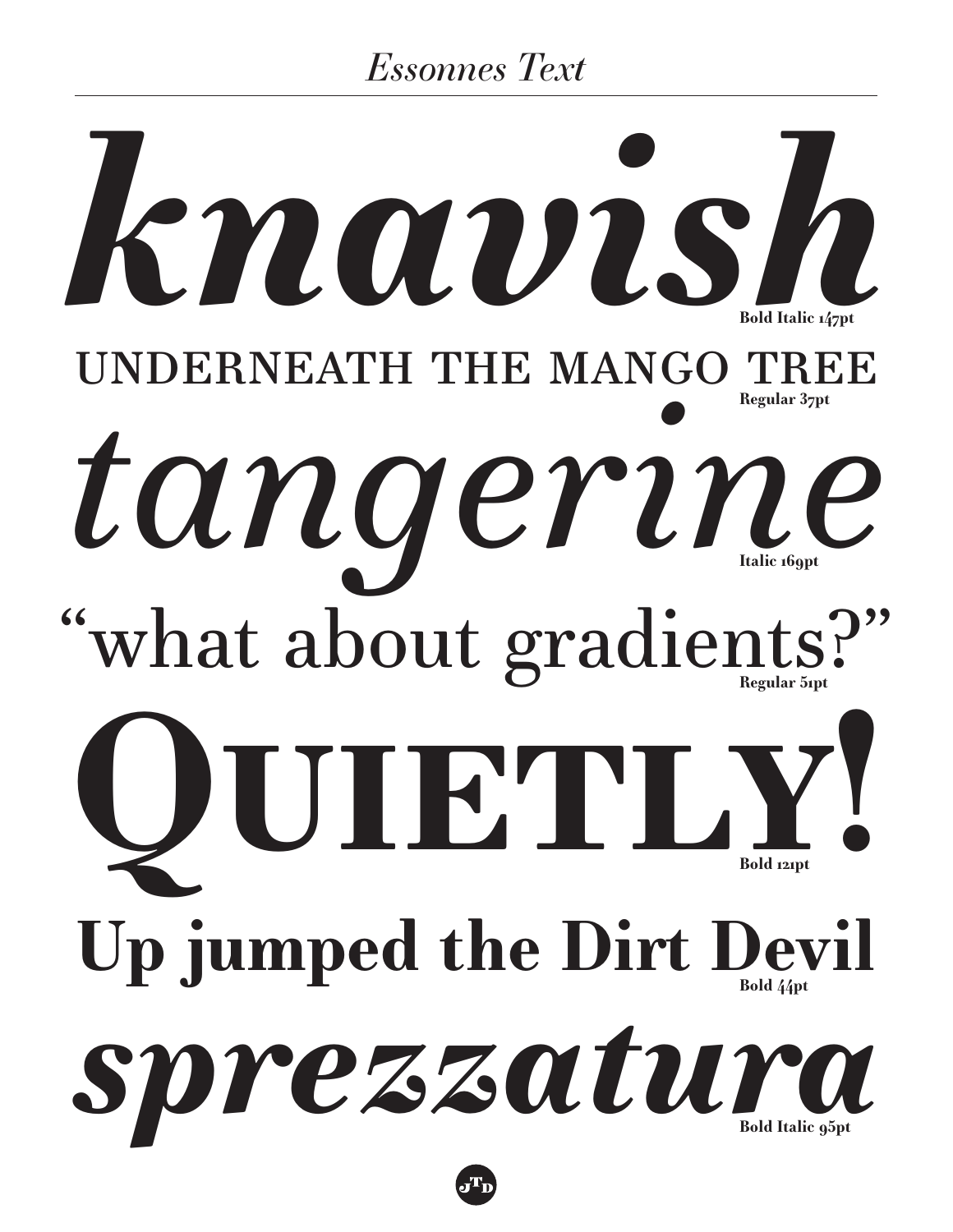## *Essonnes*

### *Full Family*

Essonnes Headline Regular **Essonnes Headline Bold** Essonnes Display Light Essonnes Display Regular **Essonnes Display Bold** Essonnes Text Regular **Essonnes Text Bold** *Essonnes Headline Regular Italic Essonnes Display Light Italic Essonnes Display Regular Italic Essonnes Display Bold Italic Essonnes Text Regular Italic Essonnes Text Bold Italic Essonnes Headline Bold Italic Essonnes Headline Thin Italic* Essonnes Headline Thin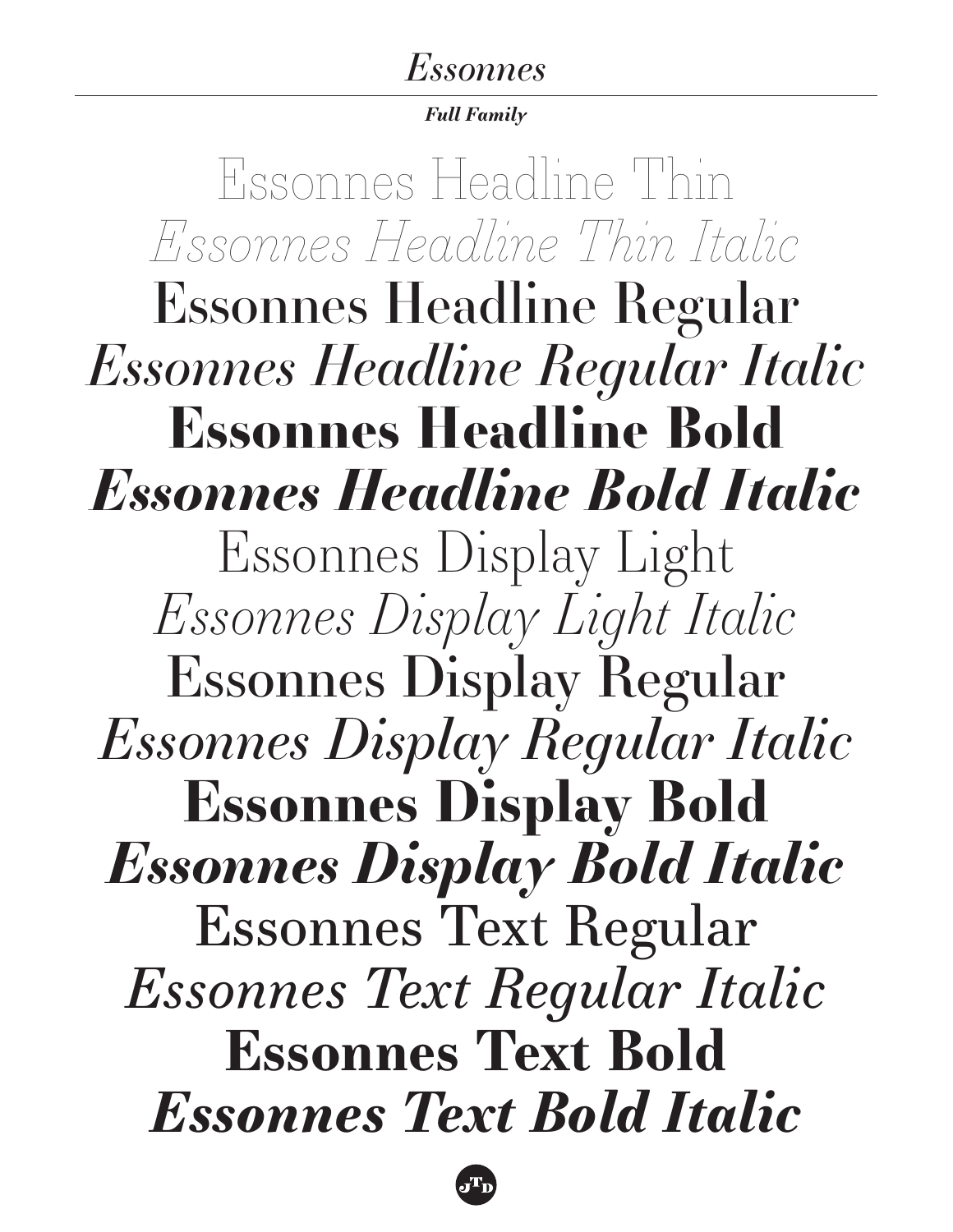*Essonnes Display Roman*

*OpenType Features*

| <b>Small Caps</b>                          |                                                                                                                     |                                                                                                                       |
|--------------------------------------------|---------------------------------------------------------------------------------------------------------------------|-----------------------------------------------------------------------------------------------------------------------|
|                                            | abcdefghijklmno                                                                                                     | <b>ABCDEFGHIJKLMNO</b>                                                                                                |
| <b>Tabular Figures</b>                     |                                                                                                                     |                                                                                                                       |
|                                            | 0123456789                                                                                                          | 0123456789                                                                                                            |
| <b>Old Style Figures</b>                   |                                                                                                                     |                                                                                                                       |
|                                            | 0123456789                                                                                                          | 0123456789                                                                                                            |
| <b>Superior/Inferior</b>                   |                                                                                                                     |                                                                                                                       |
|                                            | 0123456789                                                                                                          | $\left  \frac{0123456789}{0123456789} \right $                                                                        |
| <b>Numerator/Denominator</b>               |                                                                                                                     |                                                                                                                       |
|                                            | 0123456789                                                                                                          | $\left  \frac{0123456789}{0123456789} \right.$                                                                        |
| <b>Arbitrary Fractions</b>                 |                                                                                                                     |                                                                                                                       |
|                                            | 12345/67890                                                                                                         | 12345/67890                                                                                                           |
| <b>Stylistic Set 1</b>                     |                                                                                                                     |                                                                                                                       |
|                                            | <b>CGSCGS</b>                                                                                                       | <b>CGSCGS</b>                                                                                                         |
| <b>Stylistic Set 2</b>                     |                                                                                                                     |                                                                                                                       |
|                                            | gsy                                                                                                                 | gsy                                                                                                                   |
| Stylistic Set $3$ – old style figures only |                                                                                                                     |                                                                                                                       |
|                                            | 0123456                                                                                                             | 0123456                                                                                                               |
| <b>All Caps</b>                            |                                                                                                                     |                                                                                                                       |
|                                            | $(\dot{\mathbf{G}}^{\alpha} \mathbf{H} \mathbf{E}\text{-}\mathbf{L} \mathbf{L} \mathbf{O}-\mathbf{Q}^{\mathbf{D}})$ | $(\dot{\mathbf{G}}^{\alpha} \mathbf{H} \mathbf{E} \text{-} \mathbf{L} \mathbf{L} \mathbf{O} - \mathbf{Q} \mathbf{D})$ |
| <b>Contextual Alternates</b>               |                                                                                                                     |                                                                                                                       |
|                                            | fäfefrfà                                                                                                            | fäfefrfà                                                                                                              |
|                                            |                                                                                                                     |                                                                                                                       |

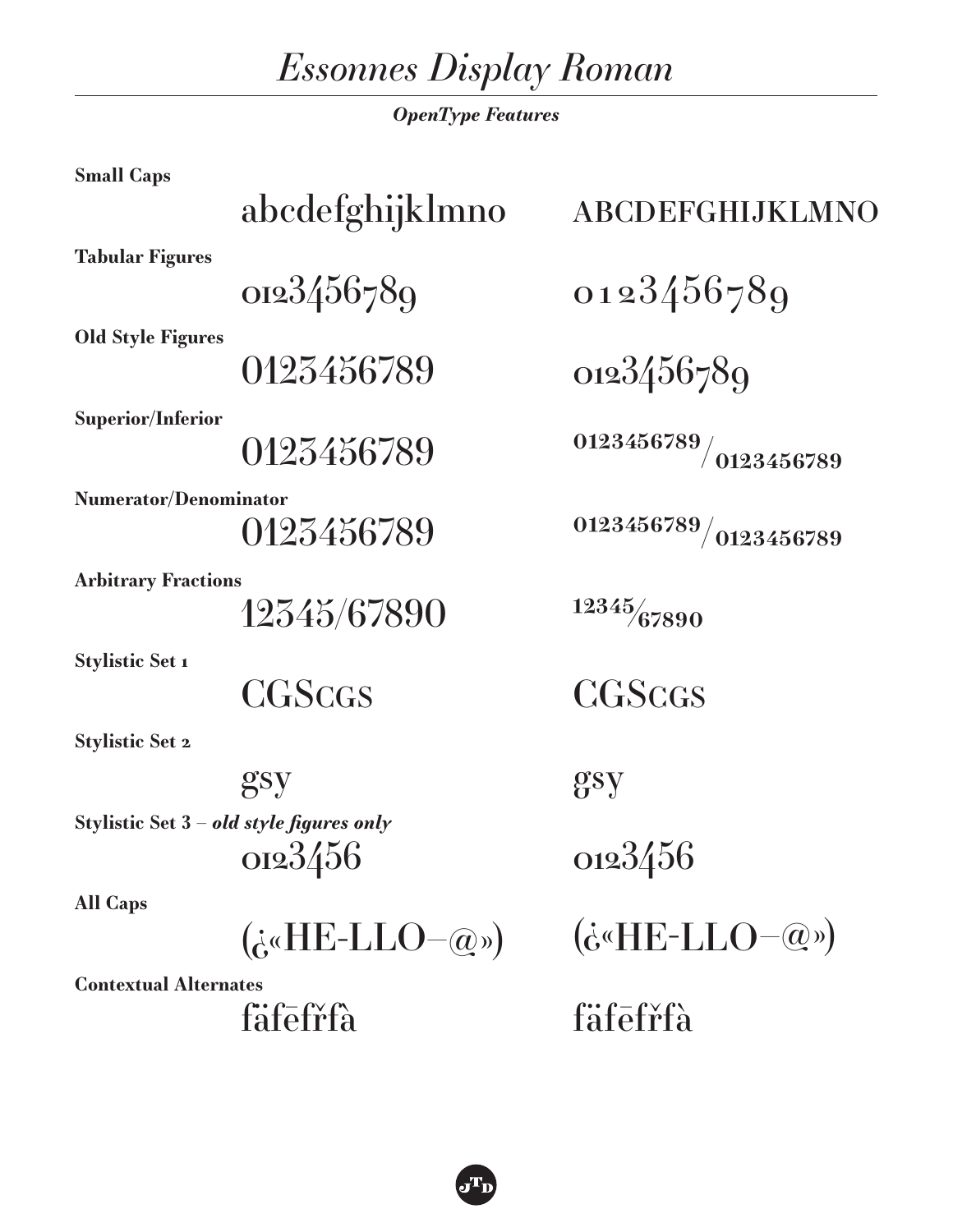*Essonnes Display Italic*

*OpenType Features*

**Small Caps**

*abcdefgh abcdefg*

**Contextual Alternates**

*fäfēfřfà fäfēfřfà*

**Stylistic Set 1**

*CGScgs CGScgs*

**Stylistic Set 2**

*g g*

**Stylistic Set 3 –** *old style figures only*

*012345 012345*

**Stylistic Set 4**

*VAWvaw VAWvaw*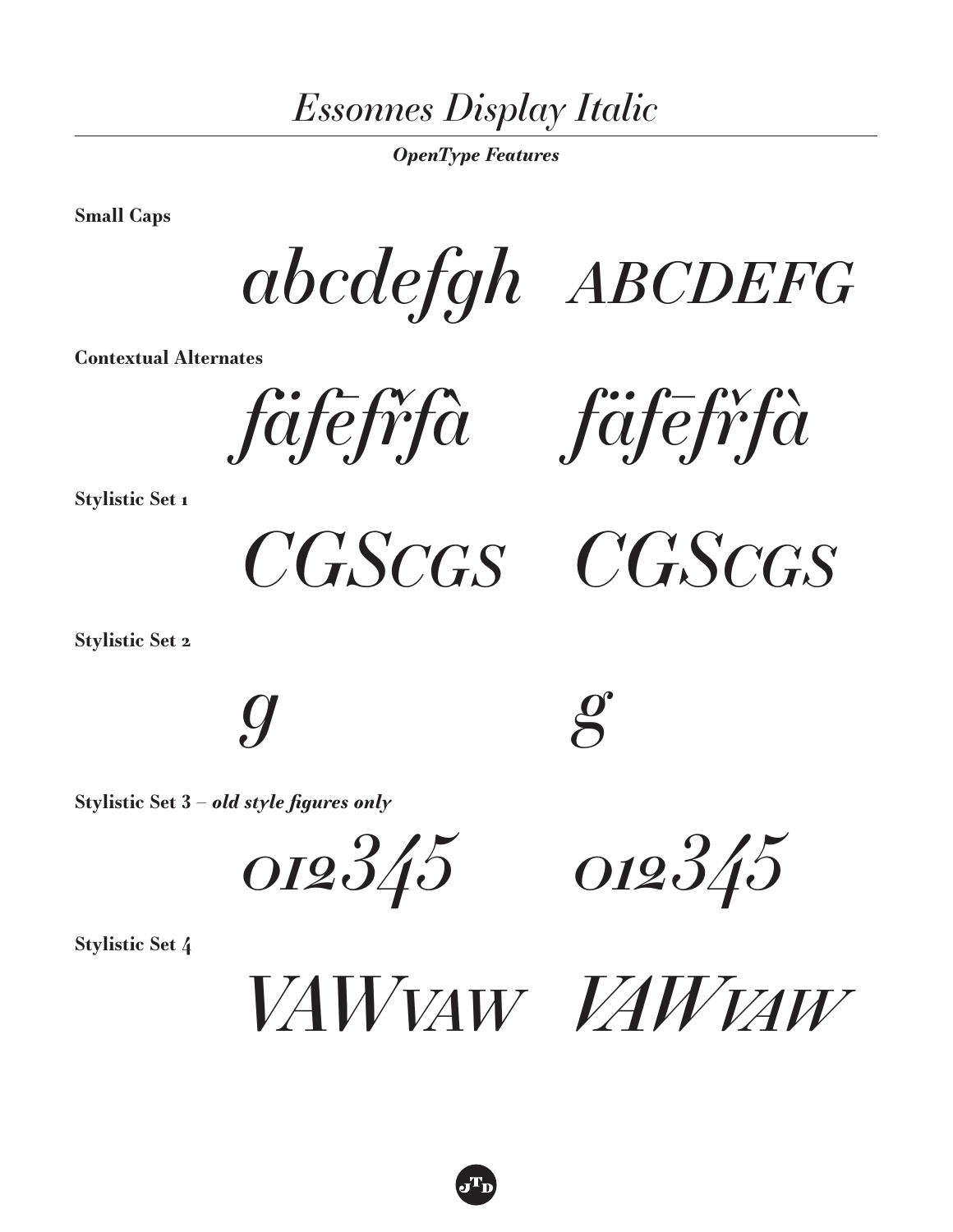# **Essones Display Roman**

Character Set

# **ABCCDEFGGHLIKLM** NOPQRSSTUVWXYZ abcdefgghijklmnopqrss tuvwxyyz ABCCDEFGGHIJKLMNOP **QRSSTUVWXYZ** 0123456789 0123456789  $(0123456789)$  $= 6.1402$ ?!\$¢£¥€

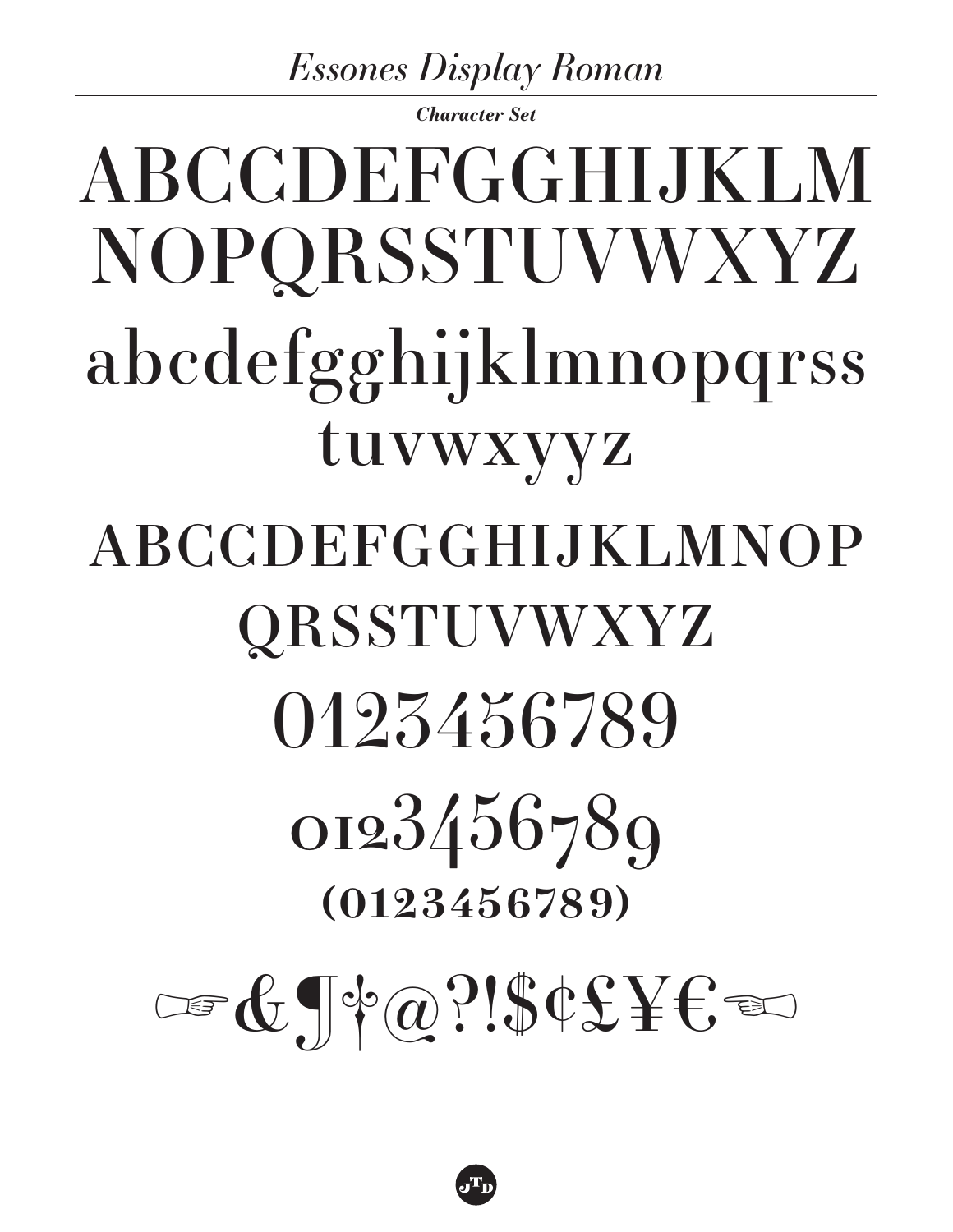# **Essonnes Display Roman**

**Character Set** 

## *AAAAAAAAAAÆÆÇĆĈČČČČČČDDÈÉÊËĒËEEĚĜ* ĞĠĢĞĜĢĠĤĦÌÍÎĨĨĨĮİIJĴĶĹĻĽĿŁÑŃŅŇÒÓÔÕŌ ŎØÓŒŔŖŘŚŜŠŞŞŚŠŜŞŞŢŢŤŦÙÚÛÜŨŨŬŰŲŴŴ ŴŴÝŶŸŶŹŻŽÞĐŊ

 $\hat{a} \hat{a} \hat{a} \tilde{a} \tilde{a} \tilde{a} \tilde{a} \tilde{a} \tilde{a} \hat{a} \hat{a} \hat{e} \hat{e} \hat{c} \hat{c} \hat{c} \tilde{c} \tilde{c} \tilde{d} \tilde{d} \tilde{e} \hat{e} \hat{e} \tilde{e} \tilde{e} \tilde{e} \hat{e} \hat{e} \hat{e} \hat{g} \tilde{g} \tilde{g} \tilde{g} \tilde{g} \tilde{g} \tilde{g} \tilde{h} \tilde{h} \tilde{h} \til$ kllll·lñnnndooooooooooorrrrsssssssssssssttttuuuuuuuu *u*ŵwwwyyyyyyyyzzzbdnf

*AÁÂÃÄÄĂĄÅÆÉÇĆĈČĊÇĆĈČĊĎĐÈÉÊËĒĔĖĘĚĜĞĠĢĜĞĠĢ* ĤĦÌÍĨĨĨĨĮİIJĴĶĹĻĽĿŁÑŃŅŇÒÓÔÕÖŌŎØØŒŔŖŘŚŜŠŞŞSSŚŜ ŠŞŞSSTŢŤŦÙÚÛÜŨŪŬŮŰŲŴŴŴŴŶŶŸŶŹŻŽPĐŊ

## $\&\&$

0123456789 0123456789 0123456789 0123456789 (0123456789+-x:+=,)<br>(0123456789+-x:+=,)<br>(0123456789+-x:+=,)<br>(0123456789+-x:+=,)  $\frac{1}{3}$   $\frac{2}{3}$   $\frac{1}{5}$   $\frac{2}{5}$   $\frac{3}{5}$   $\frac{4}{5}$   $\frac{1}{6}$   $\frac{5}{6}$   $\frac{1}{8}$   $\frac{3}{8}$   $\frac{5}{8}$   $\frac{7}{8}$ #<≤+-±×÷=≠≈¬≥>||//\-° Ω∆∫√πμ∞

> fb ffb ff ff ff ff ff ff ff fk ffk fh ffh ff  $\begin{array}{c} \n\sqrt{2} & \sqrt{2} & \sqrt{2} & \sqrt{2} & \sqrt{2} & \sqrt{2} & \sqrt{2} & \sqrt{2} & \sqrt{2} & \sqrt{2} & \sqrt{2} & \sqrt{2} & \sqrt{2} & \sqrt{2} & \sqrt{2} & \sqrt{2} & \sqrt{2} & \sqrt{2} & \sqrt{2} & \sqrt{2} & \sqrt{2} & \sqrt{2} & \sqrt{2} & \sqrt{2} & \sqrt{2} & \sqrt{2} & \sqrt{2} & \sqrt{2} & \sqrt{2} & \sqrt{2} & \sqrt{2} & \sqrt{2} & \sqrt{2} & \sqrt{2} & \sqrt{2} & \$  $\mathbb{C}$  of  $\mathbb{C}$   $\mathbb{C}$   $\mathbb{C}$   $\mathbb{C}$   $\mathbb{C}$   $\mathbb{C}$   $\mathbb{C}$   $\mathbb{C}$   $\mathbb{C}$   $\mathbb{C}$   $\mathbb{C}$   $\mathbb{C}$   $\mathbb{C}$   $\mathbb{C}$   $\mathbb{C}$   $\mathbb{C}$   $\mathbb{C}$   $\mathbb{C}$   $\mathbb{C}$   $\mathbb{C}$   $\mathbb{C}$   $\mathbb{C}$   $\mathbb{C}$   $\$

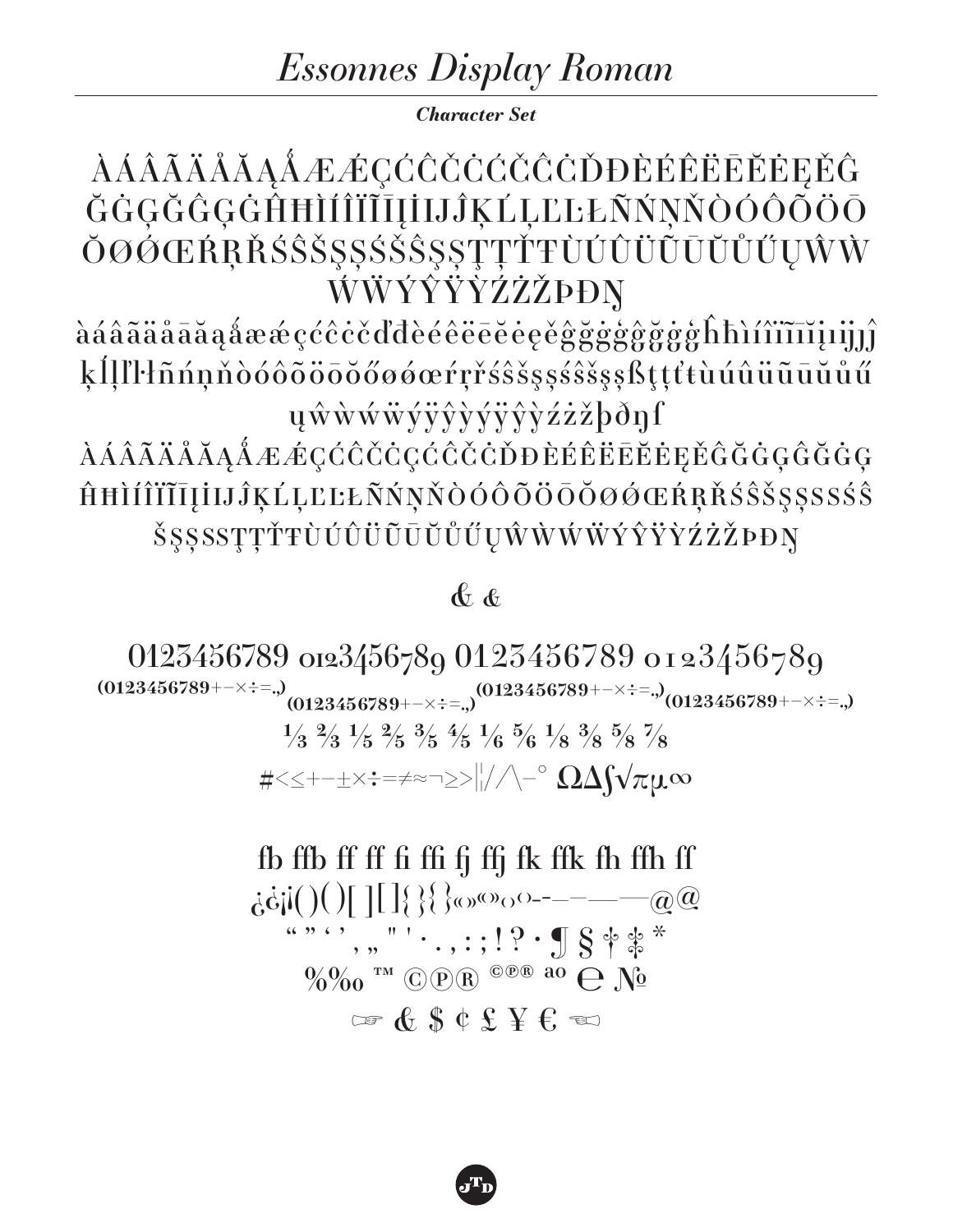**Essonnes Display Italic** 

**Character Set** 

# ABCCDEFGGHLIKLM NOPORSSTUVWXYZ abcdefgghijklmnopgrs tuvwxyz ABCCDEFGGHIJKLMNOPQ

**RSSTUVWXYZ** 

*0123436789* 

0123456789 (0123456789)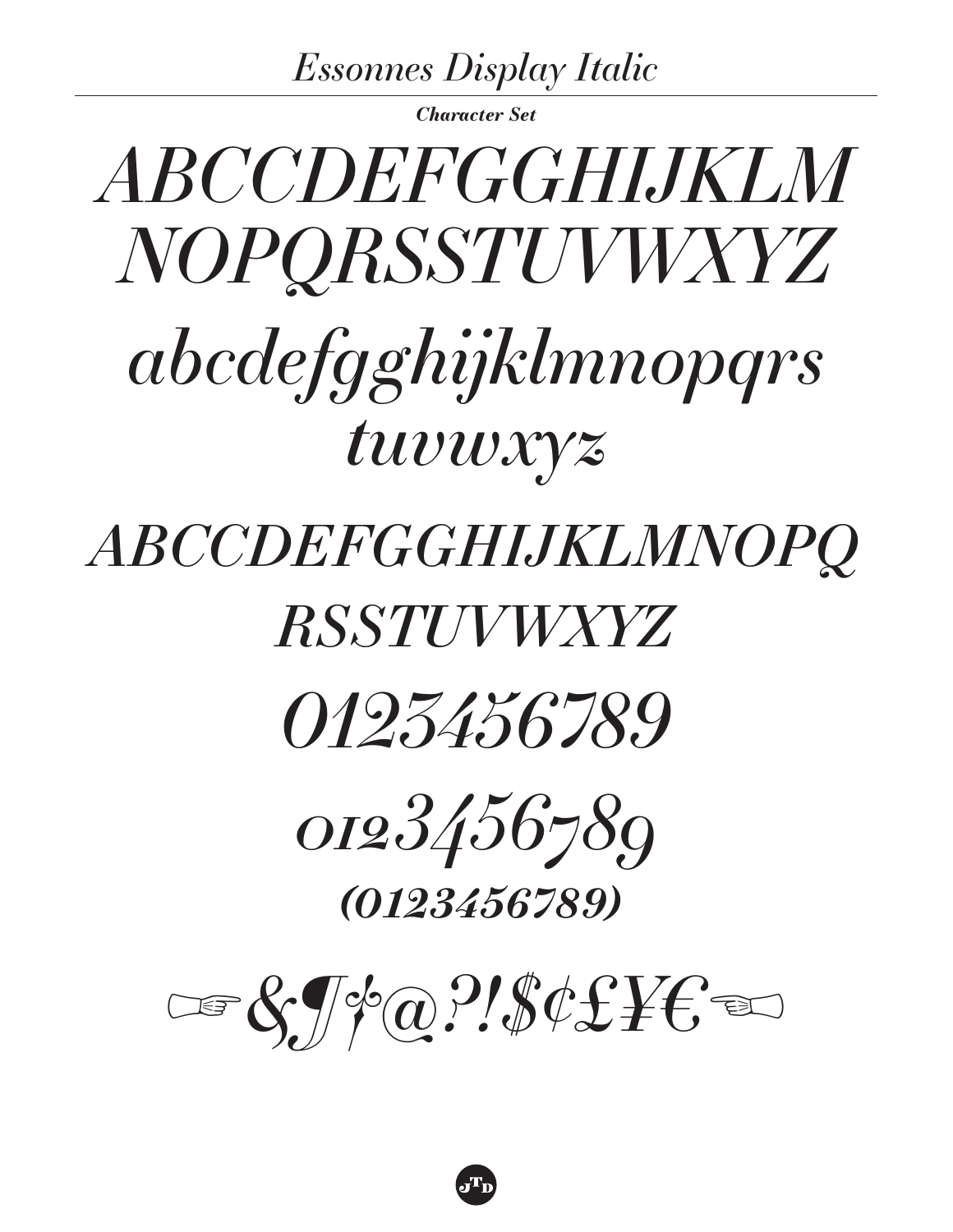## *Essonnes Display Italic*

**Character Set** 

*ÀÁÁÃÄÄÁÁÁÆÆÇĆĈČČČČČŎĐÈÉÊËĒĔĔĘĚĜ* ĞĠĢĞĜĢĠĤĦÌÍÎĨĨĪĮİIJĴĶĹĻĿĿŁÑŃŅŇÒÓÔÕÖŌ ŎØŐŒŔŖŘŚŜŠŞŞŚŠŜŞŞŢŢŤŦÙŰŮÜŨŨŬŮŰŲŴŴ ŴŴŶŶŸŶŹŻŽ*ÞĐŊ* 

àáâãäåāāaąåææçćĉċčďđèéêëēĕęèĝğġģĝğğğkhìíîïīiįijjĵ ķĺļľŀłñńņňòóôõöōŏőøøœŕŗřśŝšşşĜĠĢỳĞßţţťŧùúûüũūŭůű *uwwwwyyrydUUUzzzbonf* 

*ÀÁÂÃÄÄĂĄÅÆÉÇĆĈČĊÇĆĈČŎĐÈÉÊËĒĔĔĘĚĜĞĠĢĜĞĠĢ* ĤĦÌÍĨĨĨĨĮİIJĴĶĹĻĽĿŁÑŃŅŇÒÓÔÕÖŌŎØÓŒŔŖŘŚŜŠŞŞSSŚŜ *ŠŞŞSSTŢŤŦÙÚŮÜŨŪŬŮŰŲŴŴŴŴÝŶŸŶŹŻŽPĐŊ* 

 $&$  &

0123456789 0123456789 0123456789 0123456789 (0123456789+- $\times\div$ =,)<br>(0123456789+- $\times\div$ =,)<sup>(0123456789+- $\times\div$ =,)<sub>(0123456789+- $\times\div$ =,)</sub></sup>  $\frac{1}{3}$   $\frac{2}{3}$   $\frac{1}{5}$   $\frac{2}{5}$   $\frac{3}{5}$   $\frac{4}{5}$   $\frac{1}{6}$   $\frac{5}{6}$   $\frac{1}{8}$   $\frac{3}{8}$   $\frac{5}{8}$   $\frac{7}{8}$ #<≤+-±×÷=≠≈¬≥>||//\-° Ω∆∫√πµ∞

> fb ffb ff ff fi ffi ff ff fk ffk fh ffh ff  $\ddot{c}$  $\ddot{c}$  $\ddot{q}$  $\ddot{q}$  $\ddot{q}$  $\ddot{q}$  $\ddot{q}$  $\ddot{q}$  $\ddot{q}$  $\ddot{q}$  $\ddot{q}$  $\ddot{q}$  $\ddot{q}$  $\ddot{q}$  $\ddot{q}$  $\ddot{q}$  $\ddot{q}$  $\ddot{q}$  $\ddot{q}$  $\ddot{q}$  $\ddot{q}$  $\ddot{q}$  $\ddot{q}$  $\ddot{q}$  $\ddot{q}$  $\ddot{q}$  $\ddot{q}$  $\ddot{$  $\left( \widehat{a}\right) \widehat{a}$  $\mathbb{C}$  of  $\mathcal{S}$   $\ell$  f  $\mathcal{E}$   $\mathcal{E}$   $\infty$

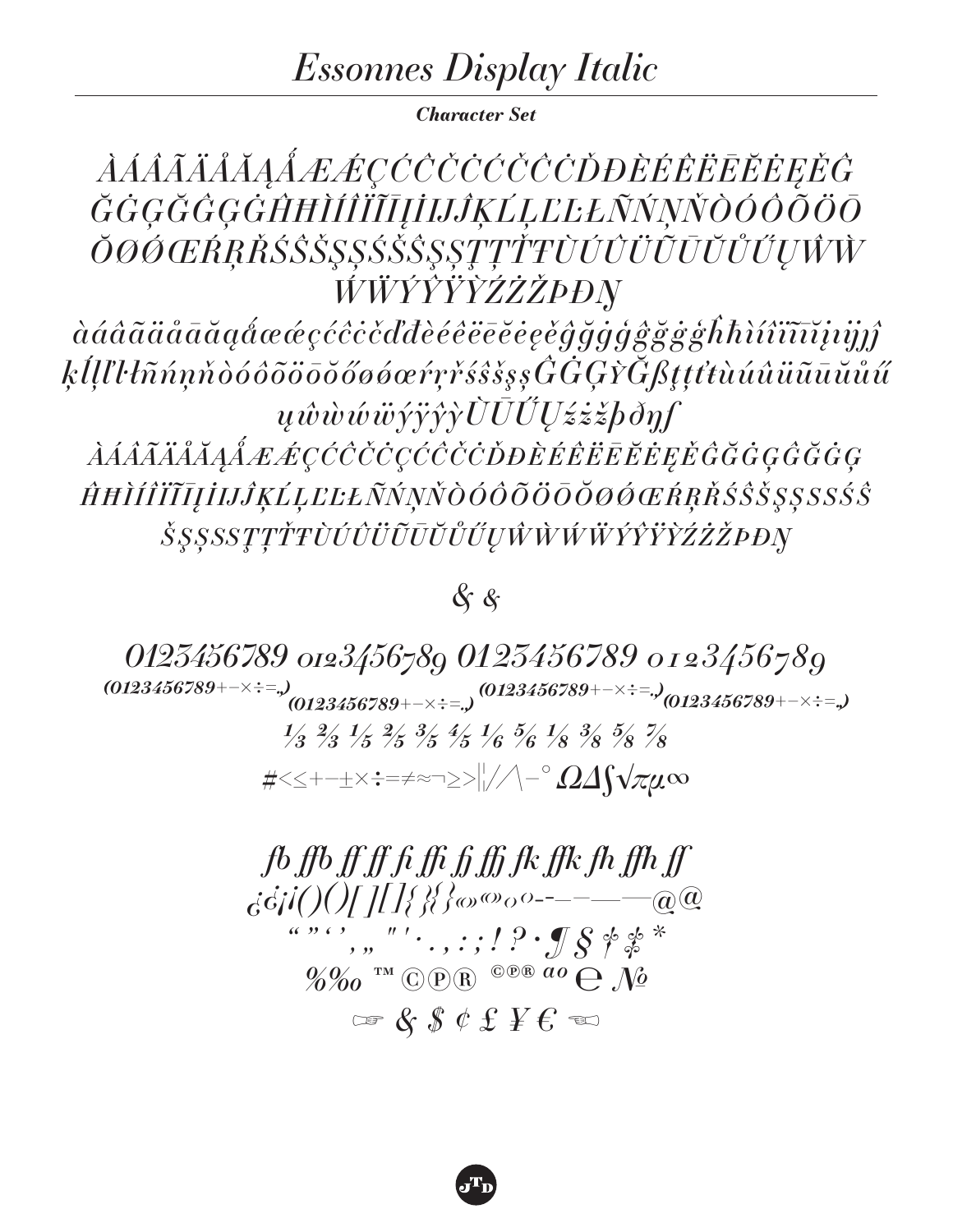# **Essonnes Text Roman**

**Character Set** 

# **ABCCDEFGGHLIKLM** NOPQRSSTUVWXYZ abcdefgghijklmnopqrss tuvwxyyz ABCCDEFGGHIJKLMNOP QRSSTUVWXYZ 0123456789 0123456789  $(0123456789)$  $C = 6 \text{ TeV}$

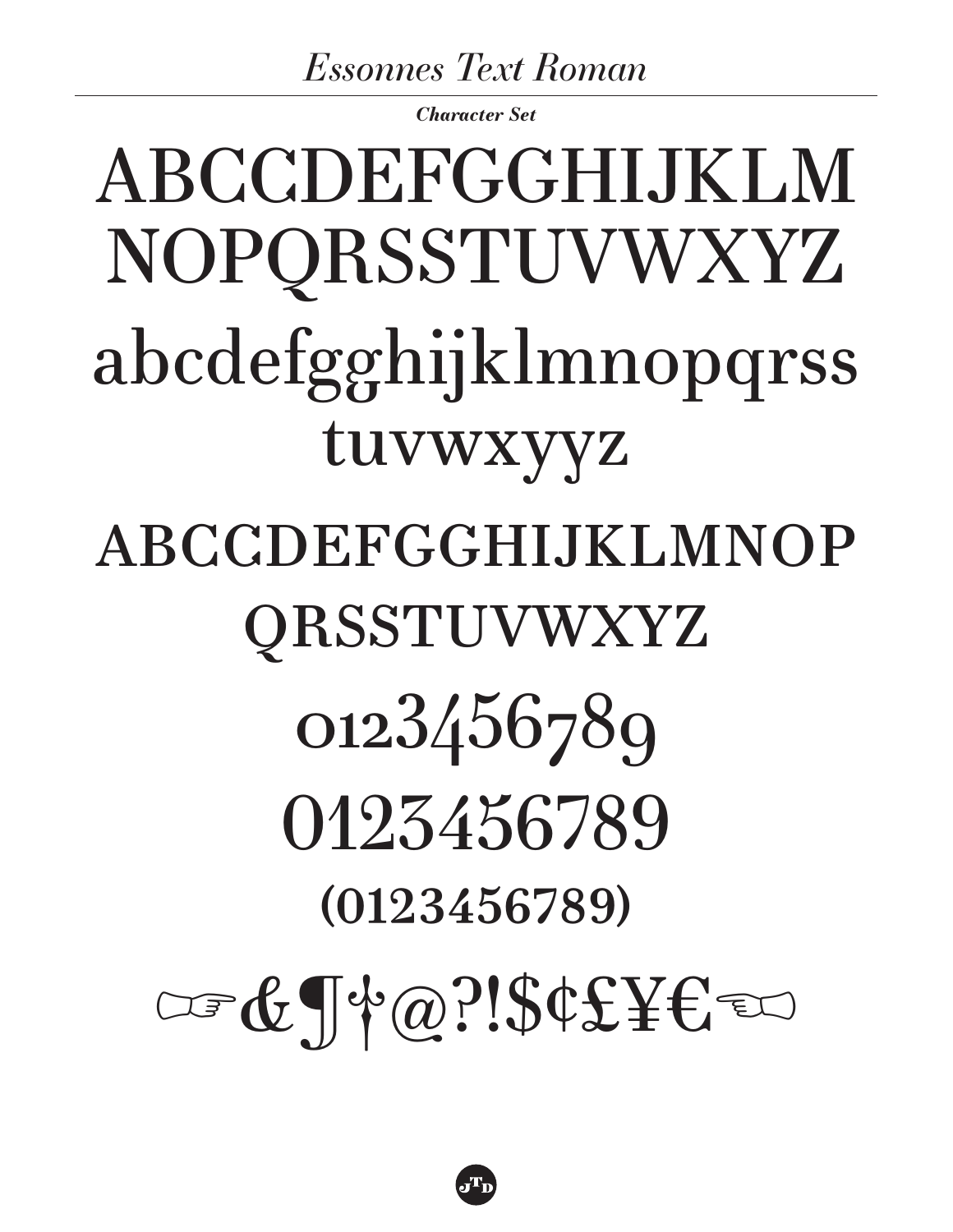## **Essonnes Text Roman**

**Character Set** 

## ÀÁÂÃÄÄÅĂĄÅÆÆÇĆĈČČČČČČDĐÈÉÊËĒĔĖĘĚĜ ĞĠĢĞĜĢĠĤĦÌÍÎĨĨĨĨĮİIJĴĶĹĻĽĿŁÑŃŅŇÒÓÔÕÖŌ ŎØÓŒŔŖŘŚŜŠŞŞŚŠŜŞŞŢŢŤŦÙÚÛÜŨŨŬŮŰŲŴŴ ŴŴÝŶŸŶŹŻŽÞĐŊ

 $\hat{{\rm a}}\hat{{\rm a}}\hat{{\rm a}}\tilde{{\rm a}}\tilde{{\rm a}}\tilde{{\rm a}}\tilde{{\rm a}}\hat{{\rm a}}\hat{{\rm e}}\hat{{\rm e}}\hat{{\rm c}}\hat{{\rm c}}\hat{{\rm c}}\tilde{{\rm c}}\tilde{{\rm d}}\tilde{{\rm d}}\hat{{\rm e}}\hat{{\rm e}}\hat{{\rm e}}\tilde{{\rm e}}\tilde{{\rm e}}\tilde{{\rm e}}\hat{{\rm e}}\hat{{\rm e}}\hat{{\rm e}}\hat{{\rm g}}\tilde{{\rm g}}\tilde{{\rm g}}\tilde{{\rm g}}\tilde{{$ kĺlll·lñnnňdóôõöööőøøærrrssssssssssssktttuúûüūūŭůű *u*ŵwwwyyyyyyyyzzzbdnf

ÀÁÂÃÄÄĂĄÁÆÆÇĆĈČĊÇĆĈČĊĎĐÈÉÊËĒĔĔĘĚĜĞĠĢĜĞĠĢ ĤĦÌÍÎÏĨĨĮİIJĴĶĹĻĽĿŁÑŃŅŇÒÓÔÕÖŌŎØØŒŔŖŘŚŜŠŞŞSSŚŜ ŠŞŞSSTŢŤŦÙÚÛÜŨŨŨŮŰŲŴŴŴŴÝŶŸŶŹŻŽÞĐŊ

## $\mathbf{\&} \mathbf{\&}$

0123456789 0123456789 0123456789 0123456789  $(0123456789+\cdots)$ <br> $(0123456789+\cdots)$ <br> $(0123456789+\cdots)$ <br> $(0123456789+\cdots)$ <br> $(0123456789+\cdots)$  $\frac{1}{3}$   $\frac{2}{3}$   $\frac{1}{5}$   $\frac{2}{5}$   $\frac{3}{5}$   $\frac{4}{5}$   $\frac{1}{6}$   $\frac{5}{6}$   $\frac{1}{8}$   $\frac{3}{8}$   $\frac{5}{8}$   $\frac{7}{8}$ #<≤+−±×÷=≠≈¬≥>|¦//\−°Ω∆∫√πμ∞

> $\ddot{\mathbf{g}}$   $\ddot{\mathbf{g}}$   $\ddot{\mathbf{g}}$   $\ddot{\mathbf{g}}$   $\ddot{\mathbf{g}}$   $\ddot{\mathbf{g}}$   $\ddot{\mathbf{g}}$   $\ddot{\mathbf{g}}$   $\ddot{\mathbf{g}}$   $\ddot{\mathbf{g}}$   $\ddot{\mathbf{g}}$   $\ddot{\mathbf{g}}$   $\ddot{\mathbf{g}}$   $\ddot{\mathbf{g}}$   $\ddot{\mathbf{g}}$  $\begin{array}{c} \n\sqrt{2} & \cdots & \cdots & \cdots \\ \n\sqrt{2} & \cdots & \cdots & \cdots \\ \n\sqrt{2} & \sqrt{2} & \cdots & \cdots \end{array}$  $\infty$  &  $\text{\$ } f \in \text{\$ } g \in \text{\$ } g$

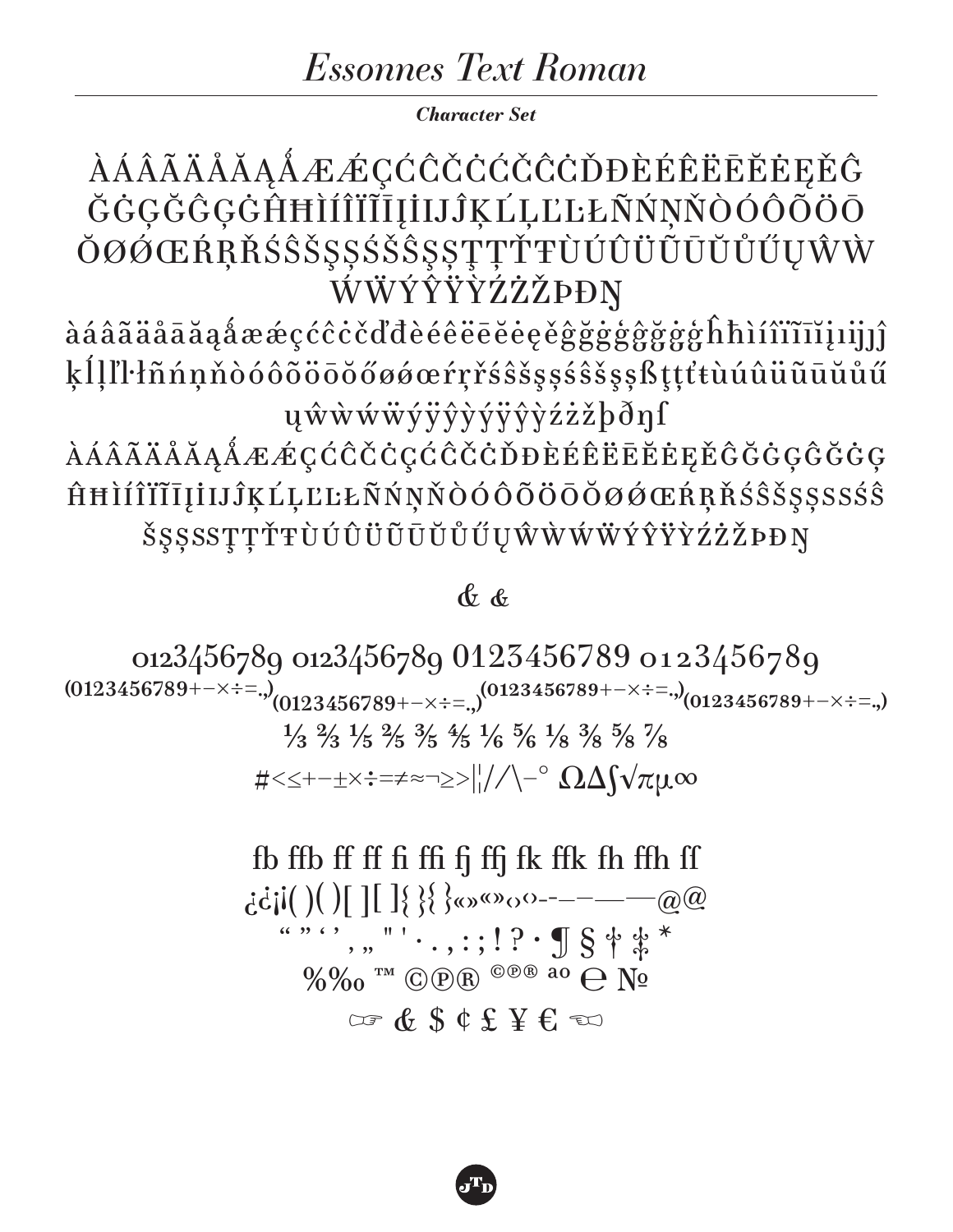**Essonnes Text Italic** 

**Character Set** 

# ABCCDEFGGHLIKLM NOPORSSTUVWXYZ abcdefgghijklmnopgrss tuvuxyyz *ABCCDEFGGHIJKLMNOP*

# *QRSSTUVWXYZ*



# *0123456789*

(0123456789)

 $\cos\theta\sqrt{\phi}a?! \sin\theta \pm \sin\theta$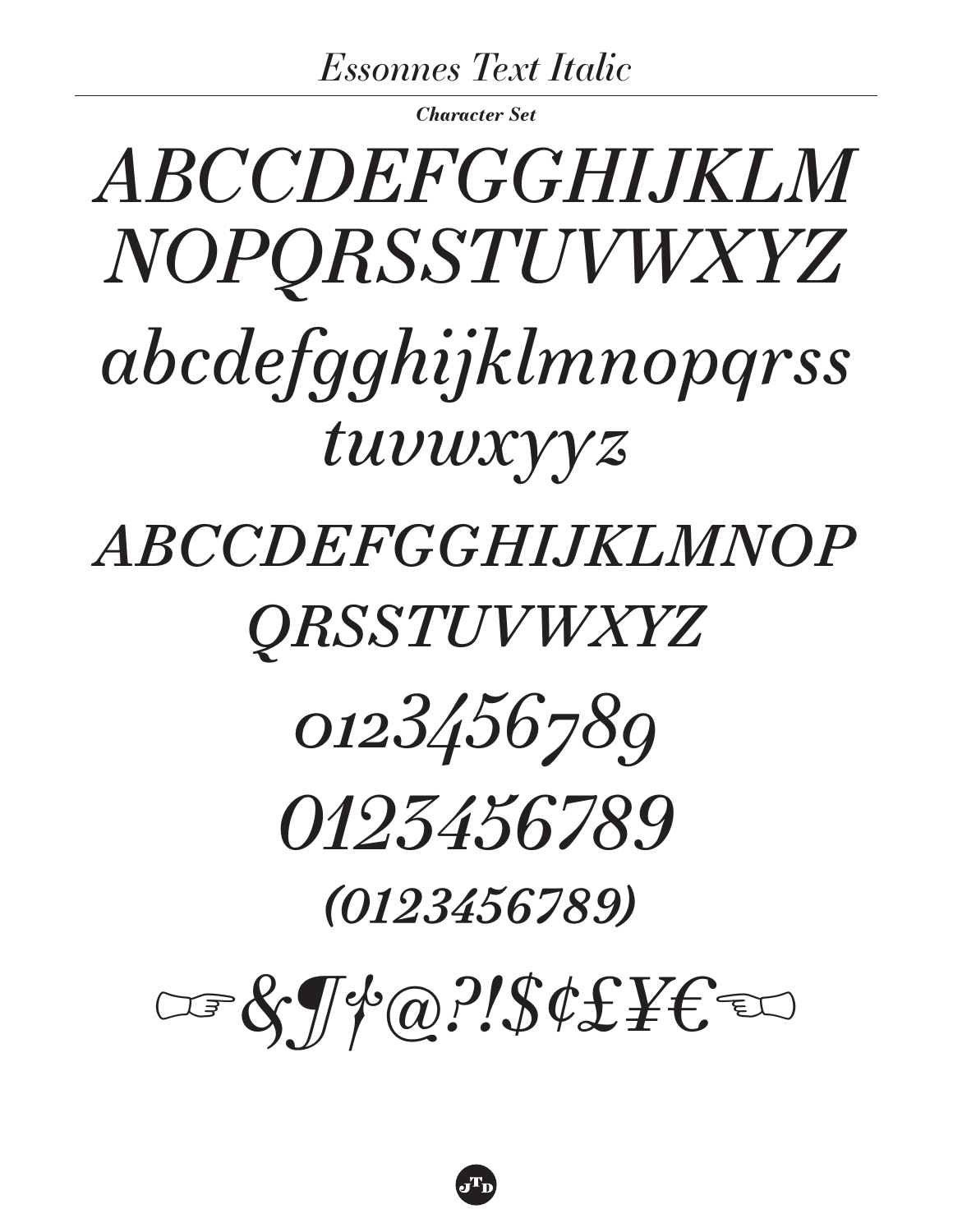## *Essonnes Text Italic*

**Character Set** 

*ÀÁÁÃÄÄÅĂĄÅÆÆÇĆĈČĊĆĊĊŎĐÈÉÊËĒĔĔĘĚĜ* ĞĠĢĞĜĢĠĤĦÌÍÎĨĨĪĮİIJĴĶĹĻĽĿŁÑŃŅŇÒÓÔÕÖŌ ŎØÓŒŔŖŘŚŜŠŞȘŚŠŜŞŞŢŢŤŦÙÚŮŮŨŪŬŮŰŲŴŴ ŴŴŶŶŸŶŹŻŽÞĐŊ

 $\hat{a} \hat{a} \hat{a} \tilde{a} \tilde{a} \tilde{a} \tilde{a} \tilde{a} \tilde{q} \hat{d} \alpha \hat{e} \varphi \hat{c} \hat{c} \dot{c} \dot{c} \dot{d} \tilde{d} \tilde{e} \hat{e} \hat{e} \tilde{e} \tilde{e} \tilde{e} \tilde{e} \dot{\varphi} \tilde{g} \tilde{g} \tilde{g} \tilde{g}^{-}$  $\it{ klllll}$  tñnnňòóôõöōŏőøøæŕŗřśŝšşs $\it{s}$ s $\it{s}$ s $\it{ s}$ ftttùúû $\it{ u}$ ū $\it{ \tilde{ u}}$ u $\it{ \tilde{ u}}$  $u\hat{w}\hat{w}\hat{w}\hat{w}\hat{y}\hat{y}\hat{y}\hat{y}$ <sup>o^</sup>  $\{z\hat{z}\hat{z}\hat{b}\hat{\theta}\hat{\eta}\}$ 

ÀÁÂÃÄÄÅĂĄÅÆÆÇĆĈČĊÇĆĈČŎĐÈÉÊËĒĔĔĘĚĜĞĠĢĜĞĠĢ ĤĦÌÍÎÏĨĪĮİIJĴĶĹĻĽĿŁÑŃŅŇÒÓÔÕÖŌŎØÓŒŔŖŘŚŜŠŞŞSSŚŜ ŠŞŞSSTTŤŦÙÚÛÜŨŨŨŮŰŲŴŴŴŴÝŶŸŶŹŻŽPĐŊ

## & &

0123456789 0123456789 0123456789 0123456789  $(0123456789+-\times \div =)$ <br> $(0123456789+ \times \div =)$ <br> $(0123456789+ \times \div =)$ <br> $(0123456789+ \times \div =)$  $\frac{1}{3}$   $\frac{2}{3}$   $\frac{1}{5}$   $\frac{2}{5}$   $\frac{3}{5}$   $\frac{4}{5}$   $\frac{1}{6}$   $\frac{5}{6}$   $\frac{1}{8}$   $\frac{3}{8}$   $\frac{5}{8}$   $\frac{7}{8}$ #<≤+-±×÷=≠≈¬≥>|¦//\-°Ω∆∫√πµ∞

> fb ffb ff ff fi ffi fj ffi fk ffk fh ffh ff  $\ddot{c}$  $\ddot{c}$  $\ddot{i}$  $\ddot{i}$  $\dot{j}$  $\dot{j}$  $\dot{j}$  $\dot{j}$  $\dot{j}$  $\dot{j}$  $\dot{j}$  $\dot{k}$  $\dot{k}$   $\dot{k}$   $\dot{k}$   $\dot{k}$ <br>  $\ddot{k}$   $\dddot{k}$   $\dddot{k}$   $\dddot{k}$   $\dddot{k}$   $\dddot{k}$   $\dddot{k}$   $\dddot{k}$   $\dddot{k}$   $\dddot{k}$   $\dddot{k}$   $\dddot{k}$   $\dddot{k}$   $\dddot{k}$   $\$  $\varpi$  & \$  $\ell$  £  $\neq$   $\epsilon$   $\infty$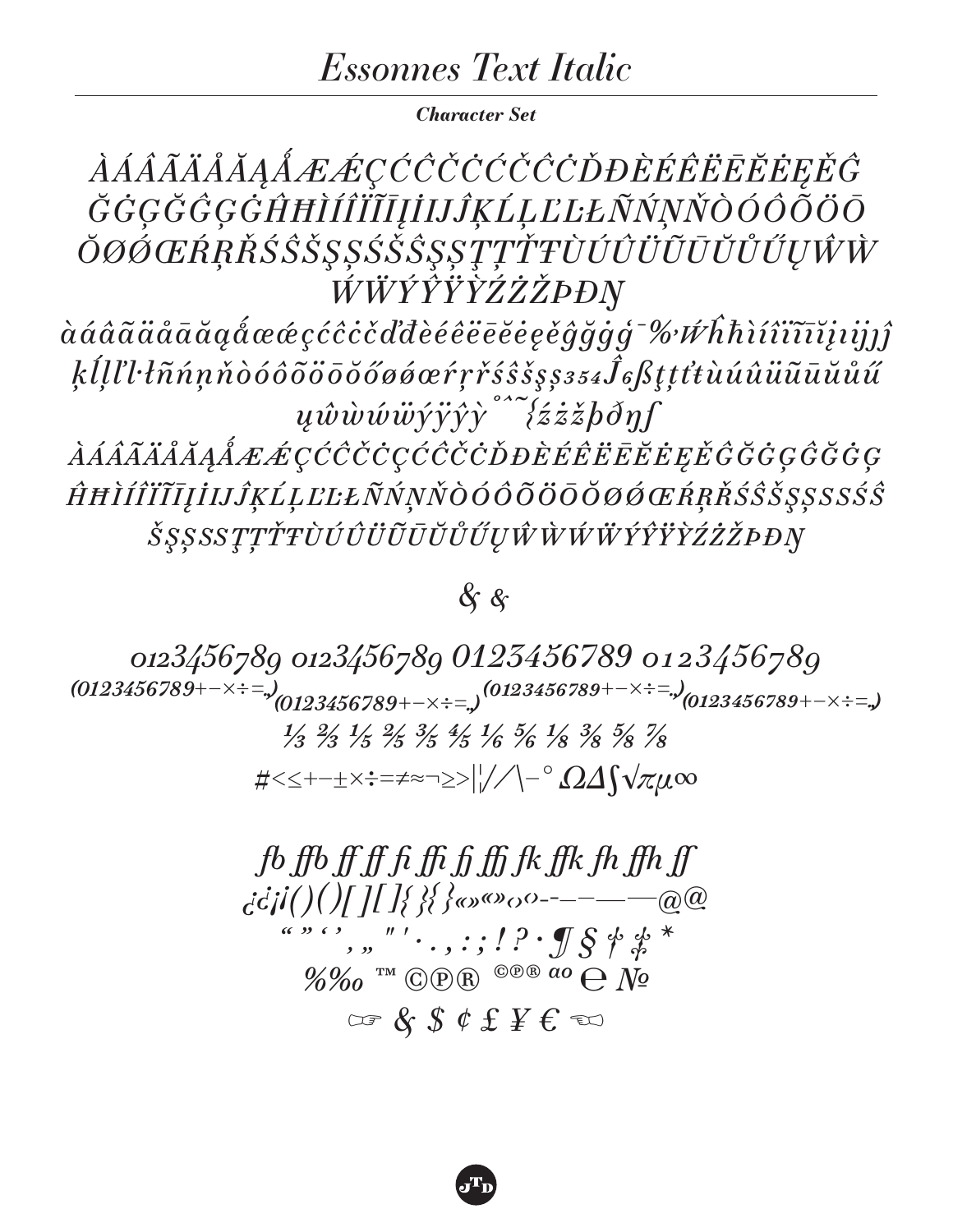#### *Regular/Italic/Bold/Bold Italic 10/13 point*

Nymphs blitz quick vex dwarf jog. Quäkt Jürgen blöd vom Paß. Høvdingens kjære squaw �år litt pizza i Mexico by. Svo hölt, yxna kýr þegði jú um dóp í fé á bæ. "It was the year 1576", they said. Quirky spud boys can jam after zapping five worthy Polysixes. **Bored? Craving a pub quiz fix?** *Why, just come to the Royal Oak!* "The beige hue on the waters of the loch impressed all, including the French queen, before she heard that symphony again, just as young Arthur wanted." *Then a cop quizzed Mick Jagger's 23 ex-wives briefly.* A quick movement of the enemy will jeopardize six gunboats.

#### *Regular/Italic/Bold/Bold Italic 12/14 point*

Nymphs blitz quick vex dwarf jog. Quäkt Jürgen blöd vom Paß. Høvdingens kjære squaw �år litt pizza i Mexico by. Svo hölt, yxna kýr þegði jú um dóp í fé á bæ. "It was the year 1576", they said. Quirky spud boys can jam after zapping five worthy Polysixes. **Bored? Craving a pub quiz fix?** *Why, just come to the Royal Oak!* "The beige hue on the waters of the loch impressed all, including the French queen, before she heard that symphony again, just as young Arthur wanted." *Then a cop quizzed Mick Jagger's 23 ex-wives briefly.* A quick movement of the enemy will jeopardize six gunboats.

#### *Regular/Italic/Bold/Bold Italic 14/16 point*

Nymphs blitz quick vex dwarf jog. Quäkt Jürgen blöd vom Paß. Høvdingens kjære squaw �år litt pizza i Mexico by. Svo hölt, yxna kýr þegði jú um dóp í fé á bæ. "It was the year 1576", they said. Quirky spud boys can jam after zapping five worthy Polysixes. **Bored? Craving a pub quiz fix?** *Why, just come to the Royal Oak!* "The beige hue on the waters of the loch impressed all, including the French queen, before she heard that symphony again, just as young Arthur wanted." *Then a cop quizzed Mick Jagger's 23 ex-wives briefly.* A quick movement of the enemy will jeopardize six gunboats.

#### *Regular/Italic/Bold/Bold Italic 10/13 point*

Nymphs blitz quick vex dwarf jog. Quäkt Jürgen blöd vom Pass. Høvdingens kjære squaw får litt pizza i Mexico by. Svo hölt, yxna kýr þegði jú um dóp í fé á bæ. "It was the year 1576", they said. Quirky spud boys can jam after zapping five worthy Polysixes. **Bored? Craving a pub quiz fix?** *Why, just come to the Royal Oak!* "The beige hue on the waters of the loch impressed all, including the French queen, before she heard that symphony again, just as young Arthur wanted." *Then a cop quizzed Mick Jagger's 23 ex-wives briefly.* A quick

#### *Regular/Italic/Bold/Bold Italic 12/14 point*

Nymphs blitz quick vex dwarf jog. Quäkt Jürgen blöd vom Pass. Høvdingens kjære squaw �år litt pizza i Mexico by. Svo hölt, yxna kýr þegði jú um dóp í fé á bæ. "It was the year 1576", they said. Quirky spud boys can jam after zapping five worthy Polysixes. **Bored? Craving a pub quiz fix?** *Why, just come to the Royal Oak!* "The beige hue on the waters of the loch impressed all, including the French queen, before she heard that symphony again, just as young Arthur wanted." *Then a cop quizzed Mick*  JAGGER'S 23 EX-WIVES BRIEFLY. A QUICK

#### *Regular/Italic/Bold/Bold Italic 14/16 point*

Nymphs blitz quick vex dwarf jog. Quäkt Jürgen blöd vom Pass. Høvdingens kjære squaw får litt pizza i Mexico by. Svo hölt, yxna kýr þegði jú um dóp í fé á bæ. "It was the YEAR 1576", THEY SAID. QUIRKY SPUD boys can jam after zapping five worthy Polysixes. **Bored? Craving a pub quiz fix?** *Why, just come to the Royal Oak!* "The beige hue on the waters of the loch impressed all, including the French queen, before she heard that symphony again, just as young Arthur wanted." *Then a cop quizzed Mick Jagger's 23 ex-*

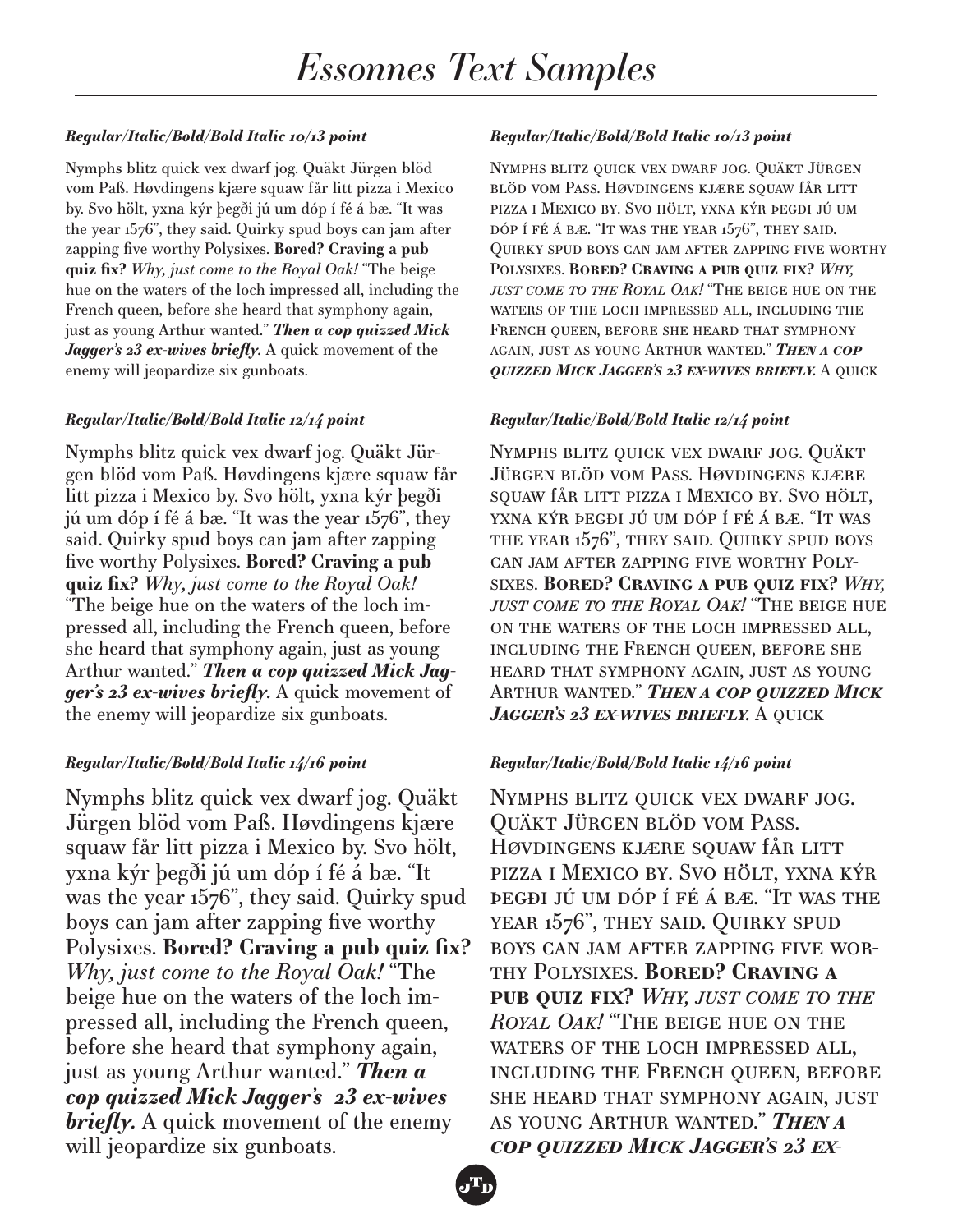### *Regular/Italic/Bold/Bold Italic 16/18 point*

Nymphs blitz quick vex dwarf jog. Quäkt Jürgen blöd vom Paß. Høvdingens kjære squaw �år litt pizza i Mexico by. Svo hölt, yxna kýr þegði jú um dóp í fé á bæ. "It was the year 1576", they said. Quirky spud boys can jam after zapping five worthy Polysixes. **Bored? Craving a pub quiz fix?** *Why, just come to the Royal Oak!* "The beige hue on the waters of the loch impressed all, including the French queen, before she heard that symphony again, just as young Arthur wanted." *Then a cop quizzed Mick Jagger's 23 ex-wives*  briefly. A quick movement of the enemy will jeopardize six gunboats.

### *Regular/Italic/Bold/Bold Italic 18/20 point*

Nymphs blitz quick vex dwarf jog. Quäkt Jürgen blöd vom Paß. Høvdingens kjære squaw �år litt pizza i Mexico by. Svo hölt, yxna kýr þegði jú um dóp í fé á bæ. "It was the year 1576", they said. Quirky spud boys can jam after zapping five worthy Polysixes. **Bored? Craving a pub quiz fix?** *Why, just come to the Royal Oak!* "The beige hue on the waters of the loch impressed all, including the French queen, before she heard that symphony again, just as young Arthur wanted." *Then a cop quizzed Mick Jagger's 23 ex-wives briefly.* A quick movement of the enemy will jeopardize six gunboats.

### *Regular/Italic/Bold/Bold Italic 22/22 point*

Nymphs blitz quick vex dwarf jog. Quäkt Jürgen blöd vom Paß. Høvdingens kjære squaw �år litt pizza i Mexico by. Svo hölt, yxna kýr þegði jú um dóp í fé á bæ."It was the year 1576", they said. Quirky spud boys can jam after zapping five worthy Polysixes. **Bored? Craving a pub quiz fix?** *Why, just come to the Royal Oak!* "The beige hue on the waters of the loch impressed all, including the French queen, before she heard that symphony again, just as young Arthur wanted." *Then a cop quizzed Mick Jagger's 23 ex-wives briefly.* A quick movement of the enemy will jeopardize six gunboats.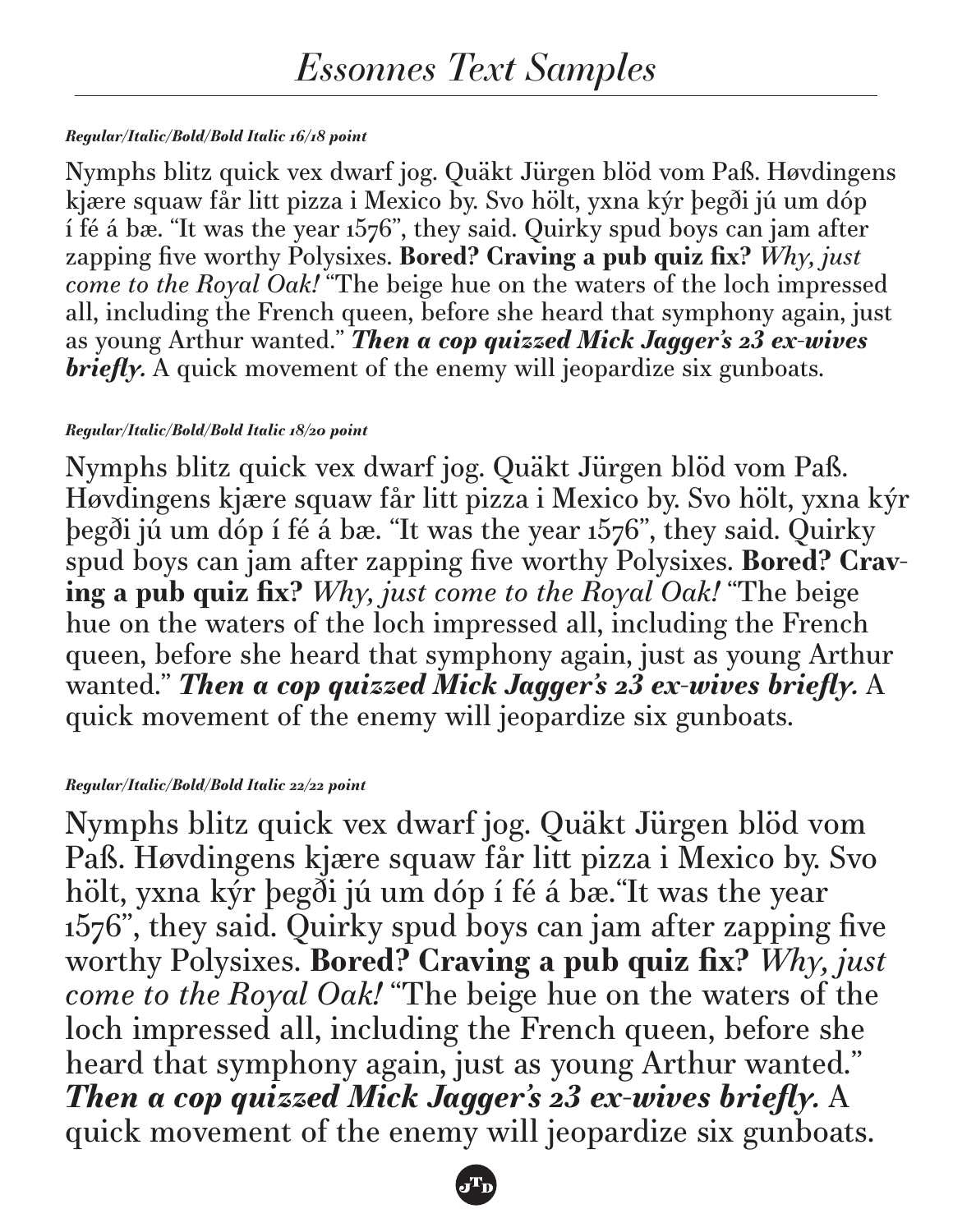### *Regular/Italic/Bold/Bold Italic 16/18 point*

Nymphs blitz quick vex dwarf jog. Quäkt Jürgen blöd vom Pass. Høvdingens kjære squaw får litt pizza i Mexico by. Svo hölt, yxna kýr þegði jú um dóp í fé á bæ. "It was the year 1576", they said. Quirky spud boys can jam after zapping five worthy Polysixes. **Bored? Craving a pub quiz fix?** *Why, just come to the Royal Oak!* "The beige hue on the waters of the loch impressed all, including the French queen, before she heard that symphony again, just as young Arthur wanted." *Then a cop quizzed Mick Jagger's 23 exwives briefly.* A quick movement of the enemy will jeopardize six

### *Regular/Italic/Bold/Bold Italic 18/20 point*

Nymphs blitz quick vex dwarf jog. Quäkt Jürgen blöd vom PASS. HØVDINGENS KJÆRE SQUAW JÅR LITT PIZZA I MEXICO BY. Svo hölt, yxna kýr þegði jú um dóp í fé á bæ. "It was the year 1576", they said. Quirky spud boys can jam after zapping five worthy Polysixes. **Bored? Craving a pub quiz fix?** *Why, just come to the Royal Oak!* "The beige hue on the waters of the loch impressed all, including the French queen, before she heard that symphony again, just as young Arthur wanted." *Then a cop quizzed Mick Jagger's 23 ex-wives briefly.* A quick movement of the enemy will jeopardize six gunboats.

### *Regular/Italic/Bold/Bold Italic 22/22 point*

Nymphs blitz quick vex dwarf jog. Quäkt Jürgen blöd vom Pass. Høvdingens kjære squaw �år litt pizza i Mexico by. Svo hölt, yxna kýr þegði jú um dóp í fé á bæ."It was the year 1576", they said. Quirky spud boys can jam after zapping five worthy Polysixes. **Bored? Craving a pub quiz fix?** *Why, just come to the Royal Oak!* "The beige hue on the waters of the loch impressed all, including the French queen, be-FORE SHE HEARD THAT SYMPHONY AGAIN, JUST AS YOUNG Arthur wanted." *Then a cop quizzed Mick Jagger's* 

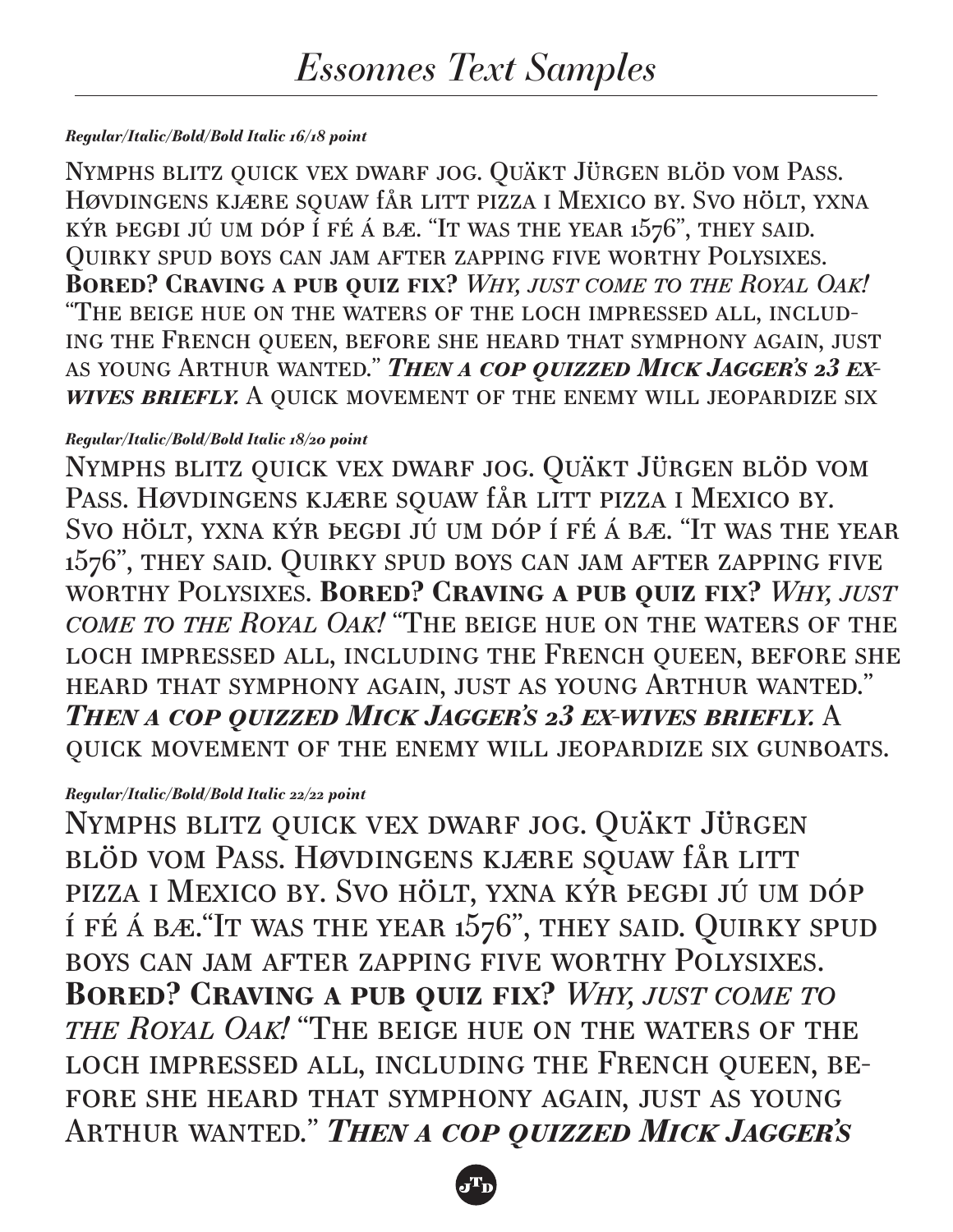## *Light/Light Italic/Regular/Italic/Bold/Bold Italic 24/26 point*

Nymphs blitz quick vex dwarf jog. Quäkt Jürgen blöd vom Paß. *Høvdingens kjære squaw �år litt pizza i Mexico by.* Svo hölt, yxna kýr þegði jú um dóp í fé á bæ. "It was the year 1576", they said. Quirky spud boys can jam after zapping five worthy Polysixes. **Bored? Craving a pub quiz fix?** *Why, just come to the Royal Oak! Then a cop quizzed Mick Jagger's 23 ex-wives briefly.* A quick movement of the enemy will jeopardize six gunboats.

## *Light/Light Italic/Regular/Italic/Bold/Bold Italic 30/32 point*

Nymphs blitz quick vex dwarf jog. Quäkt Jürgen blöd vom Paß. *Høvdingens kjære squaw �år litt pizza i Mexico by.* Svo hölt, yxna kýr þegði jú um dóp í fé á bæ. "It was the year 1576", they said. Quirky spud boys can jam after zapping five worthy Polysixes. **Bored? Craving a pub quiz fix?** *Why, just come to the Royal Oak! Then a cop quizzed Mick Jagger's 23 ex-wives briefly.* A quick movement of the enemy will jeopardize six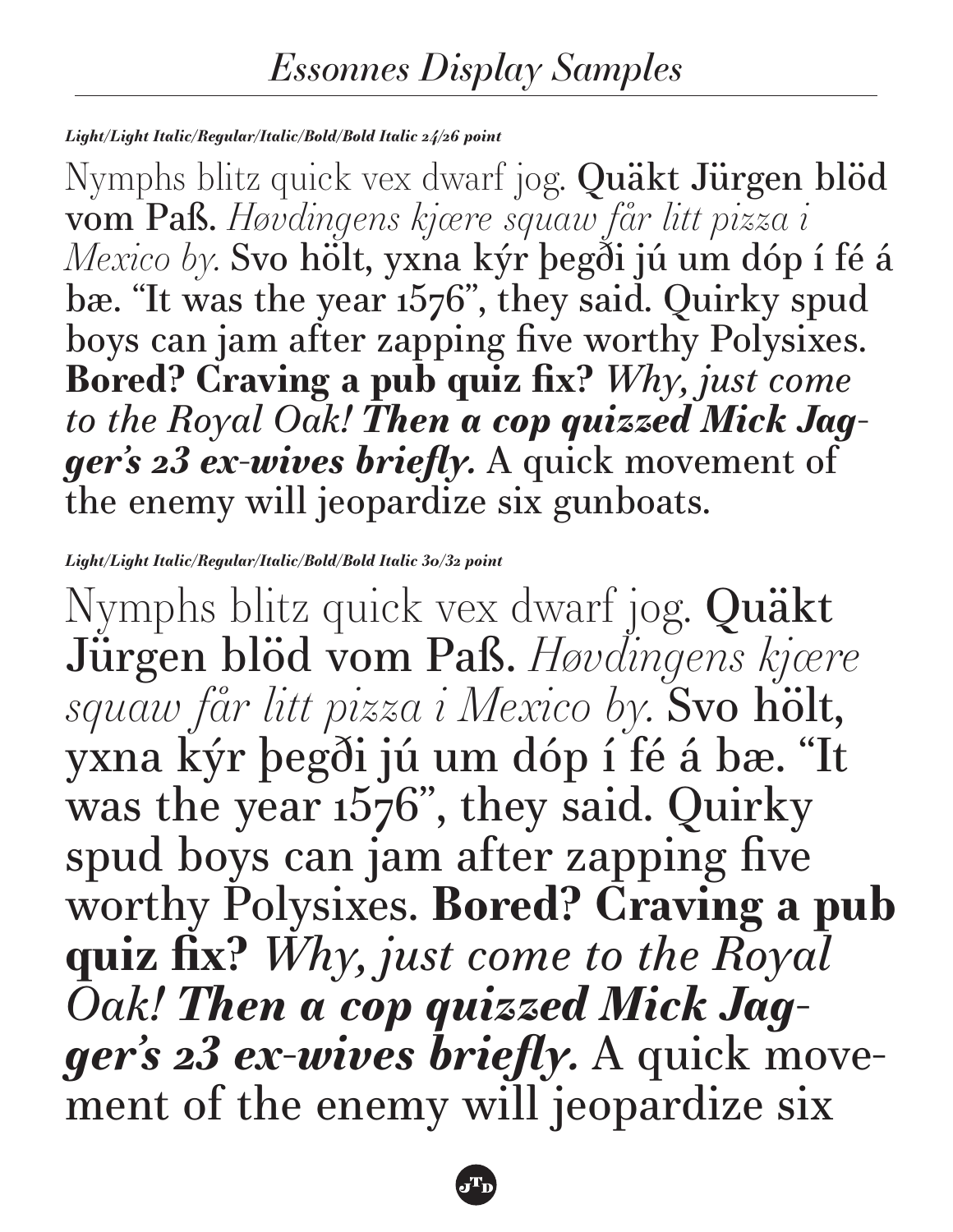## *Light/Light Italic/Regular/Italic/Bold/Bold Italic 24/26 point*

NYMPHS BLITZ QUICK VEX DWARF JOG. QUÄKT JÜRgen blöd vom Pass. *Høvdingens kj�re squaw �år litt pizza i Mexico by.* Svo hölt, yxna kýr þegði jú um dóp í fé á bæ. "It was the year 1576", they said. Quirky spud boys can jam after zapping five worthy Polysixes. **Bored? Craving a pub quiz fix?** *Why, just come to the Royal Oak! Then a cop quizzed Mick*  JAGGER'S 23 EX-WIVES BRIEFLY. A QUICK MOVE-

*Light/Light Italic/Regular/Italic/Bold/Bold Italic 30/32 point*

NYMPHS BLITZ QUICK VEX DWARF JOG. Quäkt Jürgen blöd vom Pass. *Høvdingens kjære squaw �år litt pizza i Mexico by.* Svo hölt, yxna kýr þegði jú um dóp í fé á bæ. "It was the year 1576", they said. Quirky spud boys can jam after zapping five worthy Polysixes. **Bored? Craving a pub quiz fix?** *Why, just come to the Royal Oak! Then a cop quizzed Mick Jagger's 23 ex-wives briefly.*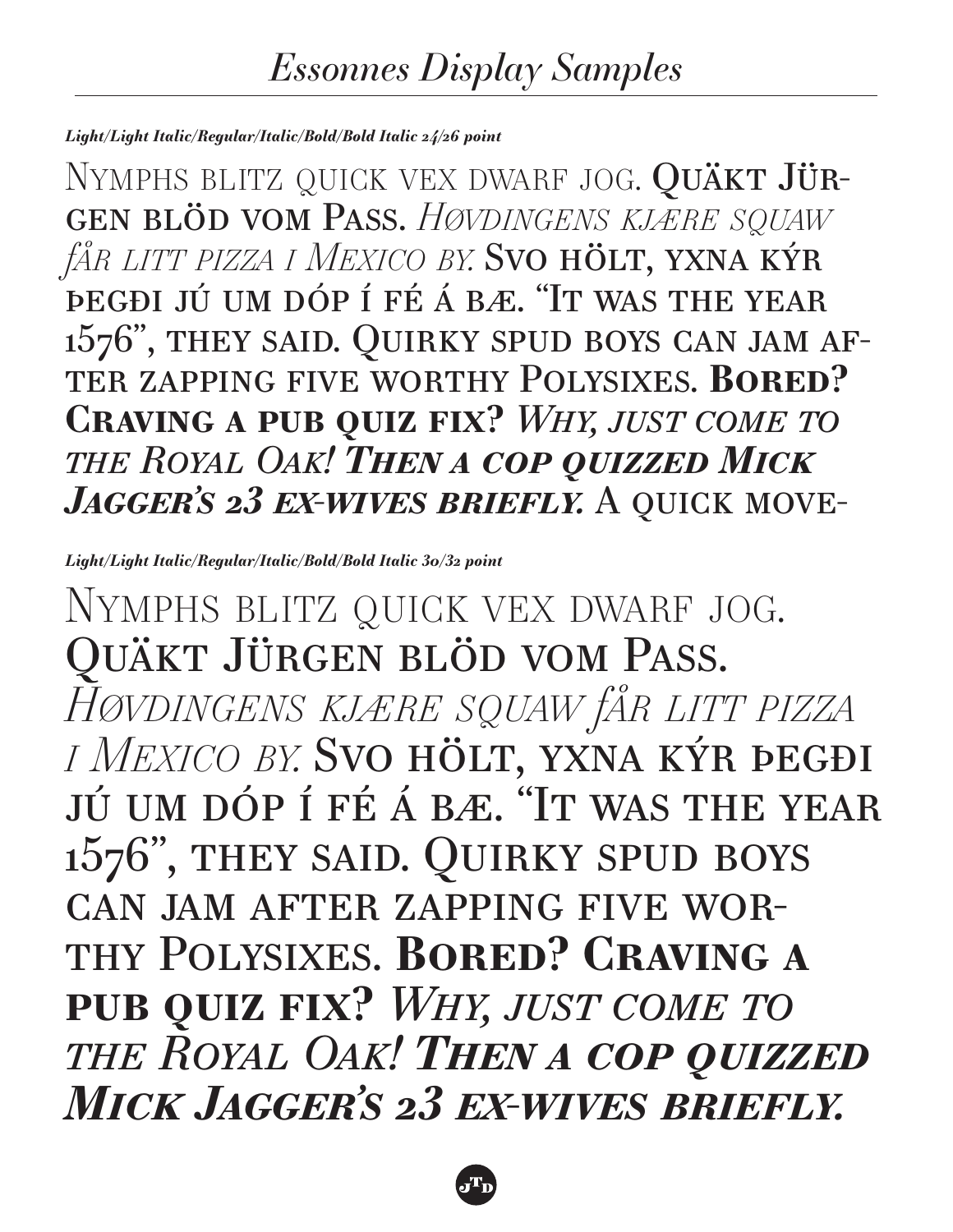## *Thin/Thin Italic/Regular/Italic/Bold/Bold Italic 30/32 point*

Nymphs blitz quick vex dwarf jog. Quäkt Jürgen blöd vom Paß. *Høvdingens kjære squaw �år litt pizza i Mexico by.* Svo hölt, yxna kýr þegði jú um dóp í fé á bæ. "It was the year 1576", they said. **Bored? Craving a pub quiz fix?** *Why, just come to the Royal Oak! Then a cop quizzed Mick Jagger's 23 ex-wives briefly.*

*Light/Light Italic/Regular/Italic/Bold/Bold Italic 42/44 point* mphs blitz quick vex dwarf jog. Quäkt Jürgen blöd vom Paß. *Høvdingens kjære squaw �år litt pizza i Mexico by.* Svo hölt, yxna kýr þegði jú um dóp í fé á bæ. "It was the year 1576", they said. **Bored? Craving a pub quiz fix?**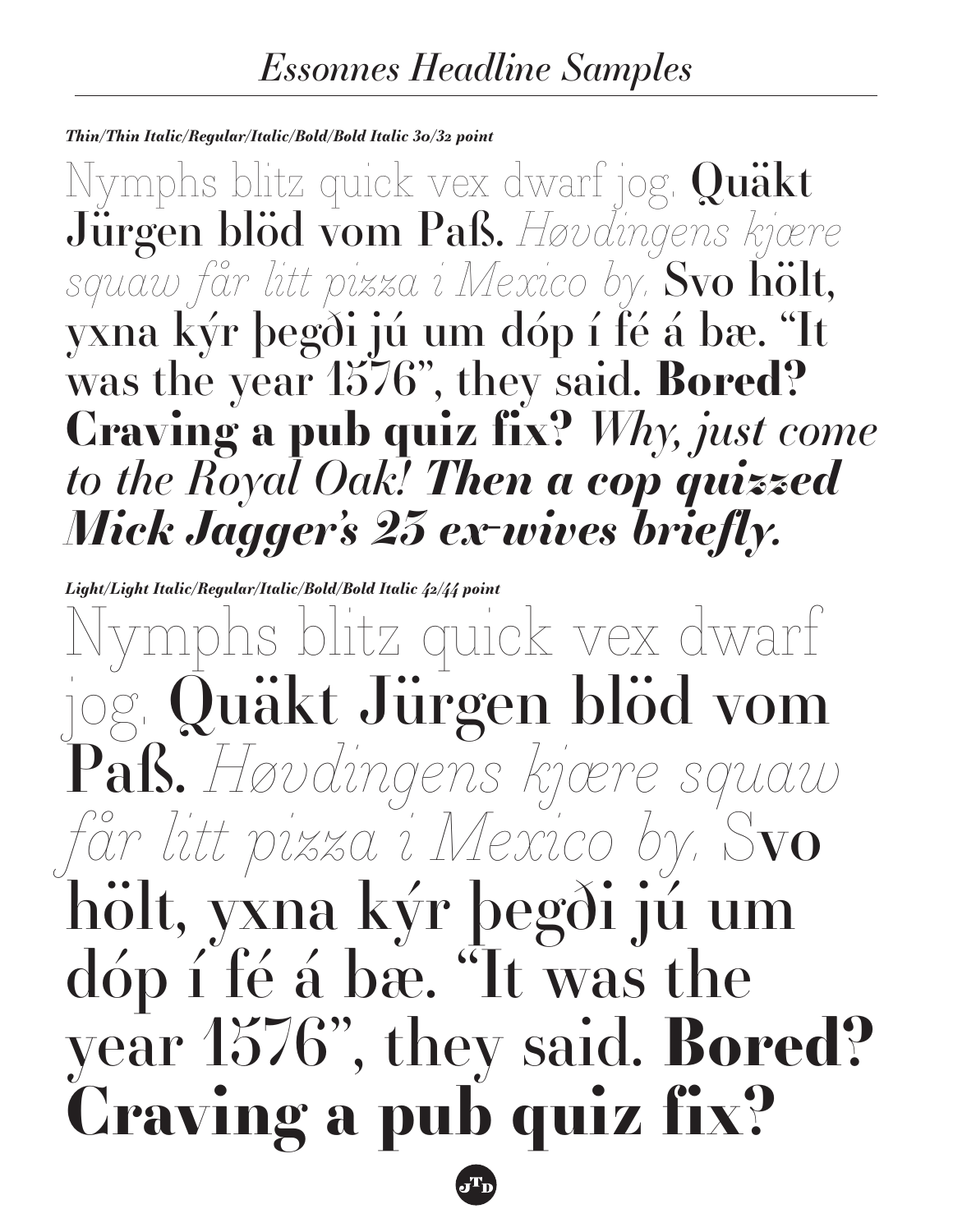## *Thin/Thin Italic/Regular/Italic/Bold/Bold Italic 30/32 point*

Nymphs blitz quick vex dwarf jog. Quäkt Jürgen blöd vom Pass. *Høvdingens kjære squaw �år litt pizza i Mexico by.* Svo hölt, yxna kýr þegði jú um dóp í fé á bæ. "It was the year 1576", they said. **Bored? Craving a pub quiz fix?** *Why, just come to the Royal Oak! Then a cop quizzed Mick Jagger's* 

*Light/Light Italic/Regular/Italic/Bold/Bold Italic 42/44 point*

Nymphs blitz quick vex dwarf jog. Quäkt Jürgen blöd vom Pass. *Høvdingens kjære squaw �år litt pizza i Mexico by.* Svo hölt, yxna kýr þegði jú um dóp í fé á BÆ. "IT WAS THE YEAR 1576", they said. **Bored? Crav-**